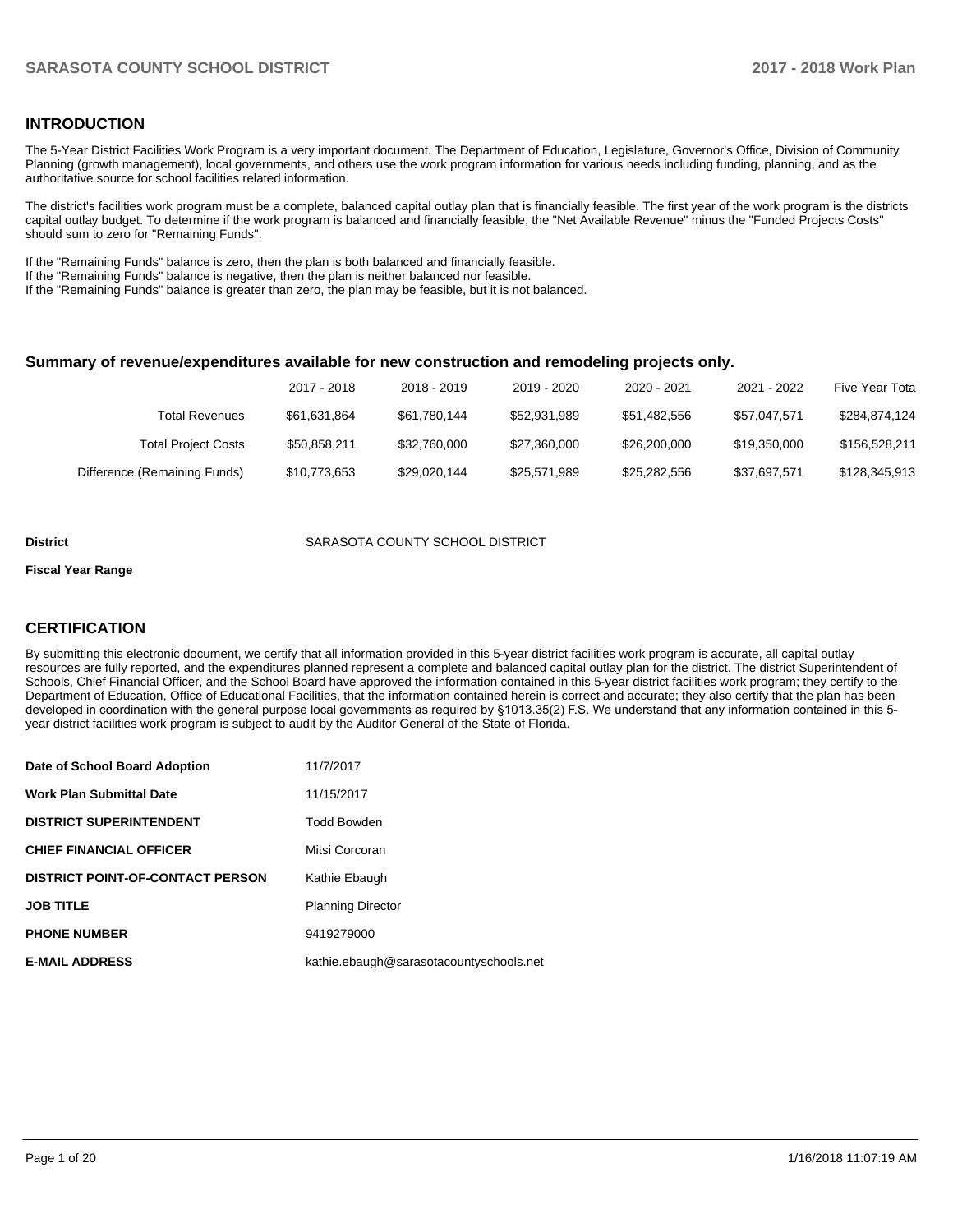# **Expenditures**

### **Expenditure for Maintenance, Repair and Renovation from 1.50-Mills and PECO**

Annually, prior to the adoption of the district school budget, each school board must prepare a tentative district facilities work program that includes a schedule of major repair and renovation projects necessary to maintain the educational and ancillary facilities of the district.

|                | Item                                                                                                                                                                                                                                                                                                                                                                                                                                                                                                                                                                                                                                                                                                                                                                                                                                                                                                                                                                                                                                                                                                                                            | 2017 - 2018<br><b>Actual Budget</b> | 2018 - 2019<br>Projected | 2019 - 2020<br>Projected | 2020 - 2021<br>Projected | 2021 - 2022<br>Projected | Total        |
|----------------|-------------------------------------------------------------------------------------------------------------------------------------------------------------------------------------------------------------------------------------------------------------------------------------------------------------------------------------------------------------------------------------------------------------------------------------------------------------------------------------------------------------------------------------------------------------------------------------------------------------------------------------------------------------------------------------------------------------------------------------------------------------------------------------------------------------------------------------------------------------------------------------------------------------------------------------------------------------------------------------------------------------------------------------------------------------------------------------------------------------------------------------------------|-------------------------------------|--------------------------|--------------------------|--------------------------|--------------------------|--------------|
| <b>HVAC</b>    |                                                                                                                                                                                                                                                                                                                                                                                                                                                                                                                                                                                                                                                                                                                                                                                                                                                                                                                                                                                                                                                                                                                                                 | \$2.018.969                         | \$800,000                | \$750.000                | \$750.000                | \$750.000                | \$5,068,969  |
|                | Locations: 17TH STREET BUS DEPOT, ADMINISTRATION & INSTRUCTIONAL TV(ITV), ADULT & COMMUNITY EDUCATION, ALTA VISTA<br>ELEMENTARY, ASHTON ELEMENTARY, ATWATER ELEMENTARY, BAY HAVEN SCHOOL OF BASICS PLUS, BOOKER MIDDLE, BOOKEF<br>SENIOR HIGH, BRENTWOOD ELEMENTARY, BROOKSIDE MIDDLE, CONSTRUCTION AND FACILITIES DEPARTMENT, CRANBERRY<br>ELEMENTARY, EDUCATION SERVICES CENTER, EMMA E BOOKER ELEMENTARY, ENGLEWOOD ELEMENTARY, FRUITVILLE<br>ELEMENTARY, GARDEN ELEMENTARY, GLENALLEN ELEMENTARY, GOCIO ELEMENTARY, GULF GATE ELEMENTARY, HERON CREE<br>MIDDLE, LAKEVIEW ELEMENTARY, LAMARQUE ELEMENTARY, LAUREL NOKOMIS SCHOOL, MCINTOSH MIDDLE, NORTH PORT<br>SENIOR HIGH, OAK PARK SCHOOL, PHILLIPPI SHORES ELEMENTARY, PINE VIEW SCHOOL, RIVERVIEW SENIOR HIGH, SARASOTA<br>MIDDLE, SARASOTA SENIOR HIGH, SOUTH COUNTY BUS DEPOT, SOUTHSIDE ELEMENTARY, SUNCOAST POLYTECHNICAL HIGH<br>SCHOOL, SUNCOAST TECHNICAL COLLEGE, TATUM RIDGE ELEMENTARY, TAYLOR RANCH ELEMENTARY, TOLEDO BLADE<br>ELEMENTARY, TRIAD, TUTTLE ELEMENTARY, VENICE ELEMENTARY, VENICE MIDDLE, VENICE SENIOR HIGH, WILKINSON<br>ELEMENTARY, WOODLAND MIDDLE SCHOOL |                                     |                          |                          |                          |                          |              |
| Flooring       |                                                                                                                                                                                                                                                                                                                                                                                                                                                                                                                                                                                                                                                                                                                                                                                                                                                                                                                                                                                                                                                                                                                                                 | \$1.293.519                         | \$1.000.000              | \$1.000.000              | \$1.000.000              | \$1.000.000              | \$5,293,519  |
| Locations:     | 17TH STREET BUS DEPOT, ADMINISTRATION & INSTRUCTIONAL TV(ITV), ADULT & COMMUNITY EDUCATION, ALTA VISTA<br>ELEMENTARY, ASHTON ELEMENTARY, ATWATER ELEMENTARY, BAY HAVEN SCHOOL OF BASICS PLUS, BOOKER MIDDLE, BOOKEF<br>SENIOR HIGH, BRENTWOOD ELEMENTARY, BROOKSIDE MIDDLE, CONSTRUCTION AND FACILITIES DEPARTMENT, CRANBERRY<br>ELEMENTARY, EDUCATION SERVICES CENTER, EMMA E BOOKER ELEMENTARY, ENGLEWOOD ELEMENTARY, FRUITVILLE<br>ELEMENTARY, GARDEN ELEMENTARY, GLENALLEN ELEMENTARY, GOCIO ELEMENTARY, GULF GATE ELEMENTARY, HERON CREE<br>MIDDLE, LAKEVIEW ELEMENTARY, LAMARQUE ELEMENTARY, LAUREL NOKOMIS SCHOOL, MCINTOSH MIDDLE, NORTH PORT<br>SENIOR HIGH, OAK PARK SCHOOL, PHILLIPPI SHORES ELEMENTARY, PINE VIEW SCHOOL, RIVERVIEW SENIOR HIGH, SARASOTA<br>MIDDLE, SARASOTA SENIOR HIGH, SOUTH COUNTY BUS DEPOT, SOUTHSIDE ELEMENTARY, SUNCOAST POLYTECHNICAL HIGH<br>SCHOOL, SUNCOAST TECHNICAL COLLEGE, TATUM RIDGE ELEMENTARY, TAYLOR RANCH ELEMENTARY, TOLEDO BLADE<br>ELEMENTARY, TRIAD, TUTTLE ELEMENTARY, VENICE ELEMENTARY, VENICE MIDDLE, VENICE SENIOR HIGH, WILKINSON<br>ELEMENTARY, WOODLAND MIDDLE SCHOOL            |                                     |                          |                          |                          |                          |              |
| Roofing        |                                                                                                                                                                                                                                                                                                                                                                                                                                                                                                                                                                                                                                                                                                                                                                                                                                                                                                                                                                                                                                                                                                                                                 | \$2,130,178                         | \$1,965,119              | \$1,959,398              | \$1,953,959              | \$1,948,789              | \$9,957,443  |
|                | Locations: 17TH STREET BUS DEPOT, ADMINISTRATION & INSTRUCTIONAL TV(ITV), ADULT & COMMUNITY EDUCATION, ALTA VISTA<br>ELEMENTARY, ASHTON ELEMENTARY, ATWATER ELEMENTARY, BAY HAVEN SCHOOL OF BASICS PLUS, BOOKER MIDDLE, BOOKEF<br>SENIOR HIGH, BRENTWOOD ELEMENTARY, BROOKSIDE MIDDLE, CONSTRUCTION AND FACILITIES DEPARTMENT, CRANBERRY<br>ELEMENTARY, EDUCATION SERVICES CENTER, EMMA E BOOKER ELEMENTARY, ENGLEWOOD ELEMENTARY, FRUITVILLE<br>ELEMENTARY, GARDEN ELEMENTARY, GLENALLEN ELEMENTARY, GOCIO ELEMENTARY, GULF GATE ELEMENTARY, HERON CREE<br>MIDDLE, LAKEVIEW ELEMENTARY, LAMARQUE ELEMENTARY, LAUREL NOKOMIS SCHOOL, MCINTOSH MIDDLE, NORTH PORT<br>SENIOR HIGH, OAK PARK SCHOOL, PHILLIPPI SHORES ELEMENTARY, PINE VIEW SCHOOL, RIVERVIEW SENIOR HIGH, SARASOTA<br>MIDDLE, SARASOTA SENIOR HIGH, SOUTH COUNTY BUS DEPOT, SOUTHSIDE ELEMENTARY, SUNCOAST POLYTECHNICAL HIGH<br>SCHOOL, SUNCOAST TECHNICAL COLLEGE, TATUM RIDGE ELEMENTARY, TAYLOR RANCH ELEMENTARY, TOLEDO BLADE<br>ELEMENTARY, TRIAD, TUTTLE ELEMENTARY, VENICE ELEMENTARY, VENICE MIDDLE, VENICE SENIOR HIGH, WILKINSON<br>ELEMENTARY, WOODLAND MIDDLE SCHOOL |                                     |                          |                          |                          |                          |              |
| Safety to Life |                                                                                                                                                                                                                                                                                                                                                                                                                                                                                                                                                                                                                                                                                                                                                                                                                                                                                                                                                                                                                                                                                                                                                 | \$4,982,943                         | \$4.790.000              | \$4.790.000              | \$3.790.000              | \$3.690.000              | \$22.042.943 |
| Locations:     | 17TH STREET BUS DEPOT, ADMINISTRATION & INSTRUCTIONAL TV(ITV), ADULT & COMMUNITY EDUCATION, ALTA VISTA<br>ELEMENTARY, ASHTON ELEMENTARY, ATWATER ELEMENTARY, BAY HAVEN SCHOOL OF BASICS PLUS, BOOKER MIDDLE, BOOKEF<br>SENIOR HIGH, BRENTWOOD ELEMENTARY, BROOKSIDE MIDDLE, CONSTRUCTION AND FACILITIES DEPARTMENT, CRANBERRY<br>ELEMENTARY, EDUCATION SERVICES CENTER, EMMA E BOOKER ELEMENTARY, ENGLEWOOD ELEMENTARY, FRUITVILLE<br>ELEMENTARY, GARDEN ELEMENTARY, GLENALLEN ELEMENTARY, GOCIO ELEMENTARY, GULF GATE ELEMENTARY, HERON CREE<br>MIDDLE, LAKEVIEW ELEMENTARY, LAMARQUE ELEMENTARY, LAUREL NOKOMIS SCHOOL, MCINTOSH MIDDLE, NORTH PORT<br>SENIOR HIGH, OAK PARK SCHOOL, PHILLIPPI SHORES ELEMENTARY, PINE VIEW SCHOOL, RIVERVIEW SENIOR HIGH, SARASOTA<br>MIDDLE, SARASOTA SENIOR HIGH, SOUTH COUNTY BUS DEPOT, SOUTHSIDE ELEMENTARY, SUNCOAST POLYTECHNICAL HIGH<br>SCHOOL, SUNCOAST TECHNICAL COLLEGE, TATUM RIDGE ELEMENTARY, TAYLOR RANCH ELEMENTARY, TOLEDO BLADE<br>ELEMENTARY, TRIAD, TUTTLE ELEMENTARY, VENICE ELEMENTARY, VENICE MIDDLE, VENICE SENIOR HIGH, WILKINSON<br>ELEMENTARY, WOODLAND MIDDLE SCHOOL            |                                     |                          |                          |                          |                          |              |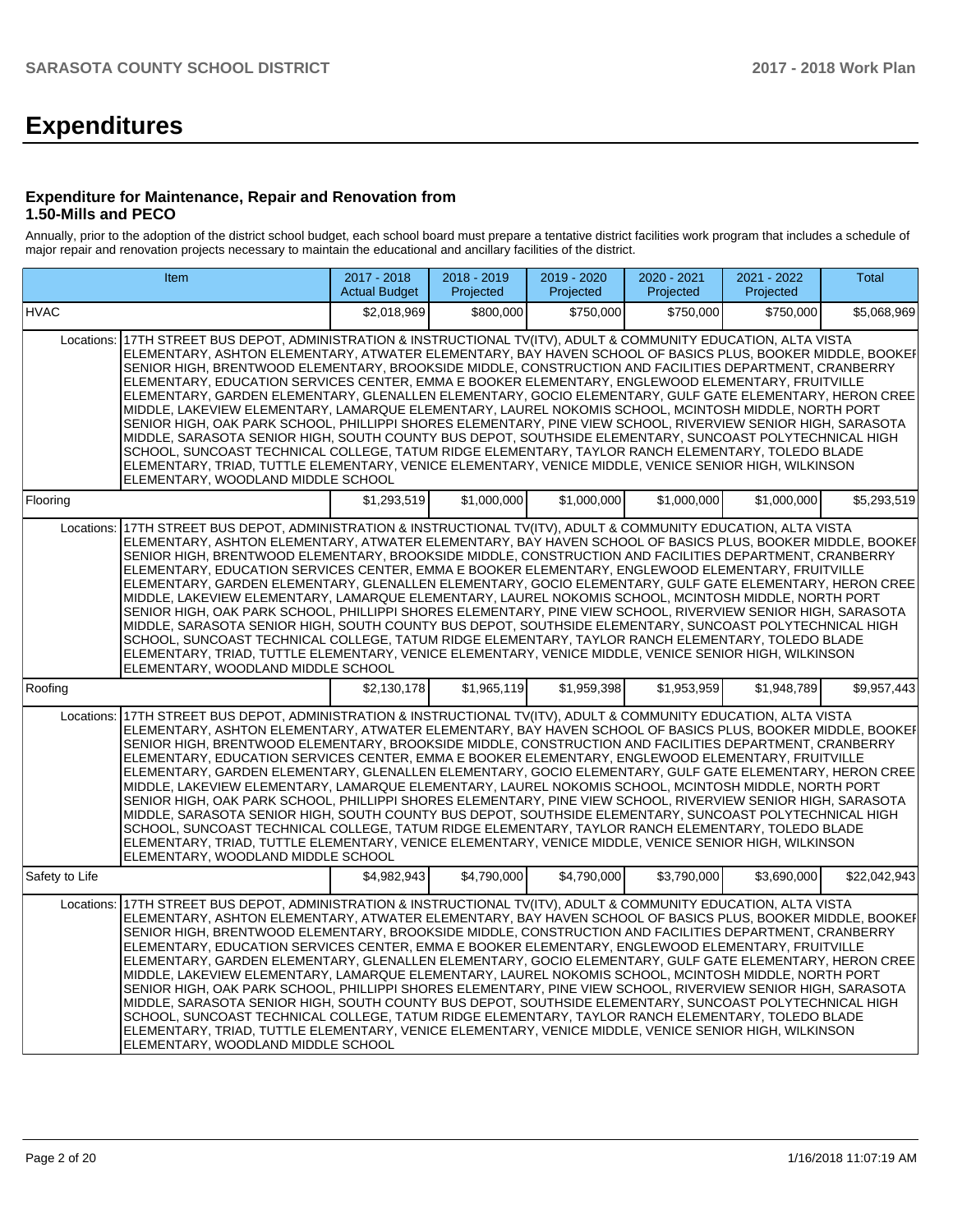| 17TH STREET BUS DEPOT, ADMINISTRATION & INSTRUCTIONAL TV(ITV), ADULT & COMMUNITY EDUCATION, ALTA VISTA<br>Locations:<br>ELEMENTARY, ASHTON ELEMENTARY, ATWATER ELEMENTARY, BAY HAVEN SCHOOL OF BASICS PLUS, BOOKER MIDDLE, BOOKEF<br>SENIOR HIGH, BRENTWOOD ELEMENTARY, BROOKSIDE MIDDLE, CONSTRUCTION AND FACILITIES DEPARTMENT, CRANBERRY<br>ELEMENTARY, EDUCATION SERVICES CENTER, EMMA E BOOKER ELEMENTARY, ENGLEWOOD ELEMENTARY, FRUITVILLE<br>ELEMENTARY, GARDEN ELEMENTARY, GLENALLEN ELEMENTARY, GOCIO ELEMENTARY, GULF GATE ELEMENTARY, HERON CREE<br>MIDDLE, LAKEVIEW ELEMENTARY, LAMARQUE ELEMENTARY, LAUREL NOKOMIS SCHOOL, MCINTOSH MIDDLE, NORTH PORT<br>SENIOR HIGH, OAK PARK SCHOOL, PHILLIPPI SHORES ELEMENTARY, PINE VIEW SCHOOL, RIVERVIEW SENIOR HIGH, SARASOTA<br>MIDDLE, SARASOTA SENIOR HIGH, SOUTH COUNTY BUS DEPOT, SOUTHSIDE ELEMENTARY, SUNCOAST POLYTECHNICAL HIGH<br>SCHOOL, SUNCOAST TECHNICAL COLLEGE, TATUM RIDGE ELEMENTARY, TAYLOR RANCH ELEMENTARY, TOLEDO BLADE<br>ELEMENTARY, TRIAD, TUTTLE ELEMENTARY, VENICE ELEMENTARY, VENICE MIDDLE, VENICE SENIOR HIGH, WILKINSON<br>ELEMENTARY, WOODLAND MIDDLE SCHOOL<br>\$0<br>\$0<br>\$0<br>\$0<br>\$0<br>Parking<br>Locations: No Locations for this expenditure.<br>\$0<br>\$0<br>\$0<br>\$0<br>\$0<br>Electrical<br>Locations: No Locations for this expenditure.<br>Fire Alarm<br>\$150,000<br>\$150,000<br>\$150,000<br>\$150,000<br>\$150,000<br>17TH STREET BUS DEPOT, ADMINISTRATION & INSTRUCTIONAL TV(ITV), ADULT & COMMUNITY EDUCATION, ALTA VISTA<br>Locations:<br>ELEMENTARY, ASHTON ELEMENTARY, ATWATER ELEMENTARY, BAY HAVEN SCHOOL OF BASICS PLUS, BOOKER MIDDLE, BOOKEF<br>SENIOR HIGH, BRENTWOOD ELEMENTARY, BROOKSIDE MIDDLE, CONSTRUCTION AND FACILITIES DEPARTMENT, CRANBERRY<br>ELEMENTARY, EDUCATION SERVICES CENTER, EMMA E BOOKER ELEMENTARY, ENGLEWOOD ELEMENTARY, FRUITVILLE<br>ELEMENTARY, GARDEN ELEMENTARY, GLENALLEN ELEMENTARY, GOCIO ELEMENTARY, GULF GATE ELEMENTARY, HERON CREE<br>MIDDLE, LAKEVIEW ELEMENTARY, LAMARQUE ELEMENTARY, LAUREL NOKOMIS SCHOOL, MCINTOSH MIDDLE, NORTH PORT<br>SENIOR HIGH, OAK PARK SCHOOL, PHILLIPPI SHORES ELEMENTARY, PINE VIEW SCHOOL, RIVERVIEW SENIOR HIGH, SARASOTA<br>MIDDLE, SARASOTA SENIOR HIGH, SOUTH COUNTY BUS DEPOT, SOUTHSIDE ELEMENTARY, SUNCOAST POLYTECHNICAL HIGH<br>SCHOOL, SUNCOAST TECHNICAL COLLEGE, TATUM RIDGE ELEMENTARY, TAYLOR RANCH ELEMENTARY, TOLEDO BLADE<br>ELEMENTARY, TRIAD, TUTTLE ELEMENTARY, VENICE ELEMENTARY, VENICE MIDDLE, VENICE SENIOR HIGH, WILKINSON<br>ELEMENTARY, WOODLAND MIDDLE SCHOOL<br>\$0<br>\$0<br>\$0<br>\$0<br>\$0<br>Telephone/Intercom System<br>Locations: No Locations for this expenditure.<br>\$0<br>\$0<br>\$0<br>\$0<br>\$0<br><b>Closed Circuit Television</b><br>Locations: No Locations for this expenditure.<br>Paint<br>\$1,426,836<br>\$1,265,000<br>\$1,265,000<br>\$1,265,000<br>\$1.265.000<br>Locations: 17TH STREET BUS DEPOT, ADMINISTRATION & INSTRUCTIONAL TV(ITV), ADULT & COMMUNITY EDUCATION, ALTA VISTA<br>ELEMENTARY, ASHTON ELEMENTARY, ATWATER ELEMENTARY, BAY HAVEN SCHOOL OF BASICS PLUS, BOOKER MIDDLE, BOOKEF<br>SENIOR HIGH, BRENTWOOD ELEMENTARY, BROOKSIDE MIDDLE, CONSTRUCTION AND FACILITIES DEPARTMENT, CRANBERRY<br>ELEMENTARY, EDUCATION SERVICES CENTER, EMMA E BOOKER ELEMENTARY, ENGLEWOOD ELEMENTARY, FRUITVILLE<br>ELEMENTARY, GARDEN ELEMENTARY, GLENALLEN ELEMENTARY, GOCIO ELEMENTARY, GULF GATE ELEMENTARY, HERON CREE<br>MIDDLE, LAKEVIEW ELEMENTARY, LAMARQUE ELEMENTARY, LAUREL NOKOMIS SCHOOL, MCINTOSH MIDDLE, NORTH PORT<br>SENIOR HIGH, OAK PARK SCHOOL, PHILLIPPI SHORES ELEMENTARY, PINE VIEW SCHOOL, RIVERVIEW SENIOR HIGH, SARASOTA<br>MIDDLE, SARASOTA SENIOR HIGH, SOUTH COUNTY BUS DEPOT, SOUTHSIDE ELEMENTARY, SUNCOAST POLYTECHNICAL HIGH<br>SCHOOL, SUNCOAST TECHNICAL COLLEGE, TATUM RIDGE ELEMENTARY, TAYLOR RANCH ELEMENTARY, TOLEDO BLADE<br>ELEMENTARY, TRIAD, TUTTLE ELEMENTARY, VENICE ELEMENTARY, VENICE MIDDLE, VENICE SENIOR HIGH, WILKINSON<br>ELEMENTARY, WOODLAND MIDDLE SCHOOL<br>Maintenance/Repair<br>\$3,661,329<br>\$2,227,187<br>\$2,077,187<br>\$2,077,187<br>\$1,577,187<br>Locations:   17TH STREET BUS DEPOT, ADMINISTRATION & INSTRUCTIONAL TV(ITV), ADULT & COMMUNITY EDUCATION, ALTA VISTA<br>IELEMENTARY. ASHTON ELEMENTARY. ATWATER ELEMENTARY. BAY HAVEN SCHOOL OF BASICS PLUS. BOOKER MIDDLE. BOOKEF<br>SENIOR HIGH, BRENTWOOD ELEMENTARY, BROOKSIDE MIDDLE, CONSTRUCTION AND FACILITIES DEPARTMENT, CRANBERRY<br>ELEMENTARY, EDUCATION SERVICES CENTER, EMMA E BOOKER ELEMENTARY, ENGLEWOOD ELEMENTARY, FRUITVILLE<br> ELEMENTARY, GARDEN ELEMENTARY, GLENALLEN ELEMENTARY, GOCIO ELEMENTARY, GULF GATE ELEMENTARY, HERON CREE<br>MIDDLE, LAKEVIEW ELEMENTARY, LAMARQUE ELEMENTARY, LAUREL NOKOMIS SCHOOL, MCINTOSH MIDDLE, NORTH PORT<br>SENIOR HIGH, OAK PARK SCHOOL, PHILLIPPI SHORES ELEMENTARY, PINE VIEW SCHOOL, RIVERVIEW SENIOR HIGH, SARASOTA<br>MIDDLE, SARASOTA SENIOR HIGH, SOUTH COUNTY BUS DEPOT, SOUTHSIDE ELEMENTARY, SUNCOAST POLYTECHNICAL HIGH<br>SCHOOL, SUNCOAST TECHNICAL COLLEGE, TATUM RIDGE ELEMENTARY, TAYLOR RANCH ELEMENTARY, TOLEDO BLADE<br>ELEMENTARY, TRIAD, TUTTLE ELEMENTARY, VENICE ELEMENTARY, VENICE MIDDLE, VENICE SENIOR HIGH, WILKINSON | Fencing |                                    | \$2,000,000 | \$1,500,000 | \$1,500,000 | \$500,000 | \$500,000 | \$6,000,000  |
|--------------------------------------------------------------------------------------------------------------------------------------------------------------------------------------------------------------------------------------------------------------------------------------------------------------------------------------------------------------------------------------------------------------------------------------------------------------------------------------------------------------------------------------------------------------------------------------------------------------------------------------------------------------------------------------------------------------------------------------------------------------------------------------------------------------------------------------------------------------------------------------------------------------------------------------------------------------------------------------------------------------------------------------------------------------------------------------------------------------------------------------------------------------------------------------------------------------------------------------------------------------------------------------------------------------------------------------------------------------------------------------------------------------------------------------------------------------------------------------------------------------------------------------------------------------------------------------------------------------------------------------------------------------------------------------------------------------------------------------------------------------------------------------------------------------------------------------------------------------------------------------------------------------------------------------------------------------------------------------------------------------------------------------------------------------------------------------------------------------------------------------------------------------------------------------------------------------------------------------------------------------------------------------------------------------------------------------------------------------------------------------------------------------------------------------------------------------------------------------------------------------------------------------------------------------------------------------------------------------------------------------------------------------------------------------------------------------------------------------------------------------------------------------------------------------------------------------------------------------------------------------------------------------------------------------------------------------------------------------------------------------------------------------------------------------------------------------------------------------------------------------------------------------------------------------------------------------------------------------------------------------------------------------------------------------------------------------------------------------------------------------------------------------------------------------------------------------------------------------------------------------------------------------------------------------------------------------------------------------------------------------------------------------------------------------------------------------------------------------------------------------------------------------------------------------------------------------------------------------------------------------------------------------------------------------------------------------------------------------------------------------------------------------------------------------------------------------------------------------------------------------------------------------------------------------------------------------------------------------------------------------------------------------------------------------------------------------------------------------------------------------------------------------------------------------------------------------------------------------------------------------------------------------------------------------------------------------------------------------------------------------------------------------------------------------------------------------------------------------------------------------------------------------------------------------------------------------------------------------------------------------------------------------------------------------------------------------------------------------------------------------------------------------------------------------------------------------------------------------------------------------------------------------------------------------------------------------------------------------------------------------------------------------------|---------|------------------------------------|-------------|-------------|-------------|-----------|-----------|--------------|
|                                                                                                                                                                                                                                                                                                                                                                                                                                                                                                                                                                                                                                                                                                                                                                                                                                                                                                                                                                                                                                                                                                                                                                                                                                                                                                                                                                                                                                                                                                                                                                                                                                                                                                                                                                                                                                                                                                                                                                                                                                                                                                                                                                                                                                                                                                                                                                                                                                                                                                                                                                                                                                                                                                                                                                                                                                                                                                                                                                                                                                                                                                                                                                                                                                                                                                                                                                                                                                                                                                                                                                                                                                                                                                                                                                                                                                                                                                                                                                                                                                                                                                                                                                                                                                                                                                                                                                                                                                                                                                                                                                                                                                                                                                                                                                                                                                                                                                                                                                                                                                                                                                                                                                                                                                                                                            |         |                                    |             |             |             |           |           |              |
|                                                                                                                                                                                                                                                                                                                                                                                                                                                                                                                                                                                                                                                                                                                                                                                                                                                                                                                                                                                                                                                                                                                                                                                                                                                                                                                                                                                                                                                                                                                                                                                                                                                                                                                                                                                                                                                                                                                                                                                                                                                                                                                                                                                                                                                                                                                                                                                                                                                                                                                                                                                                                                                                                                                                                                                                                                                                                                                                                                                                                                                                                                                                                                                                                                                                                                                                                                                                                                                                                                                                                                                                                                                                                                                                                                                                                                                                                                                                                                                                                                                                                                                                                                                                                                                                                                                                                                                                                                                                                                                                                                                                                                                                                                                                                                                                                                                                                                                                                                                                                                                                                                                                                                                                                                                                                            |         |                                    |             |             |             |           |           | \$0          |
|                                                                                                                                                                                                                                                                                                                                                                                                                                                                                                                                                                                                                                                                                                                                                                                                                                                                                                                                                                                                                                                                                                                                                                                                                                                                                                                                                                                                                                                                                                                                                                                                                                                                                                                                                                                                                                                                                                                                                                                                                                                                                                                                                                                                                                                                                                                                                                                                                                                                                                                                                                                                                                                                                                                                                                                                                                                                                                                                                                                                                                                                                                                                                                                                                                                                                                                                                                                                                                                                                                                                                                                                                                                                                                                                                                                                                                                                                                                                                                                                                                                                                                                                                                                                                                                                                                                                                                                                                                                                                                                                                                                                                                                                                                                                                                                                                                                                                                                                                                                                                                                                                                                                                                                                                                                                                            |         |                                    |             |             |             |           |           |              |
|                                                                                                                                                                                                                                                                                                                                                                                                                                                                                                                                                                                                                                                                                                                                                                                                                                                                                                                                                                                                                                                                                                                                                                                                                                                                                                                                                                                                                                                                                                                                                                                                                                                                                                                                                                                                                                                                                                                                                                                                                                                                                                                                                                                                                                                                                                                                                                                                                                                                                                                                                                                                                                                                                                                                                                                                                                                                                                                                                                                                                                                                                                                                                                                                                                                                                                                                                                                                                                                                                                                                                                                                                                                                                                                                                                                                                                                                                                                                                                                                                                                                                                                                                                                                                                                                                                                                                                                                                                                                                                                                                                                                                                                                                                                                                                                                                                                                                                                                                                                                                                                                                                                                                                                                                                                                                            |         |                                    |             |             |             |           |           | \$0          |
|                                                                                                                                                                                                                                                                                                                                                                                                                                                                                                                                                                                                                                                                                                                                                                                                                                                                                                                                                                                                                                                                                                                                                                                                                                                                                                                                                                                                                                                                                                                                                                                                                                                                                                                                                                                                                                                                                                                                                                                                                                                                                                                                                                                                                                                                                                                                                                                                                                                                                                                                                                                                                                                                                                                                                                                                                                                                                                                                                                                                                                                                                                                                                                                                                                                                                                                                                                                                                                                                                                                                                                                                                                                                                                                                                                                                                                                                                                                                                                                                                                                                                                                                                                                                                                                                                                                                                                                                                                                                                                                                                                                                                                                                                                                                                                                                                                                                                                                                                                                                                                                                                                                                                                                                                                                                                            |         |                                    |             |             |             |           |           |              |
|                                                                                                                                                                                                                                                                                                                                                                                                                                                                                                                                                                                                                                                                                                                                                                                                                                                                                                                                                                                                                                                                                                                                                                                                                                                                                                                                                                                                                                                                                                                                                                                                                                                                                                                                                                                                                                                                                                                                                                                                                                                                                                                                                                                                                                                                                                                                                                                                                                                                                                                                                                                                                                                                                                                                                                                                                                                                                                                                                                                                                                                                                                                                                                                                                                                                                                                                                                                                                                                                                                                                                                                                                                                                                                                                                                                                                                                                                                                                                                                                                                                                                                                                                                                                                                                                                                                                                                                                                                                                                                                                                                                                                                                                                                                                                                                                                                                                                                                                                                                                                                                                                                                                                                                                                                                                                            |         |                                    |             |             |             |           |           | \$750,000    |
|                                                                                                                                                                                                                                                                                                                                                                                                                                                                                                                                                                                                                                                                                                                                                                                                                                                                                                                                                                                                                                                                                                                                                                                                                                                                                                                                                                                                                                                                                                                                                                                                                                                                                                                                                                                                                                                                                                                                                                                                                                                                                                                                                                                                                                                                                                                                                                                                                                                                                                                                                                                                                                                                                                                                                                                                                                                                                                                                                                                                                                                                                                                                                                                                                                                                                                                                                                                                                                                                                                                                                                                                                                                                                                                                                                                                                                                                                                                                                                                                                                                                                                                                                                                                                                                                                                                                                                                                                                                                                                                                                                                                                                                                                                                                                                                                                                                                                                                                                                                                                                                                                                                                                                                                                                                                                            |         |                                    |             |             |             |           |           |              |
|                                                                                                                                                                                                                                                                                                                                                                                                                                                                                                                                                                                                                                                                                                                                                                                                                                                                                                                                                                                                                                                                                                                                                                                                                                                                                                                                                                                                                                                                                                                                                                                                                                                                                                                                                                                                                                                                                                                                                                                                                                                                                                                                                                                                                                                                                                                                                                                                                                                                                                                                                                                                                                                                                                                                                                                                                                                                                                                                                                                                                                                                                                                                                                                                                                                                                                                                                                                                                                                                                                                                                                                                                                                                                                                                                                                                                                                                                                                                                                                                                                                                                                                                                                                                                                                                                                                                                                                                                                                                                                                                                                                                                                                                                                                                                                                                                                                                                                                                                                                                                                                                                                                                                                                                                                                                                            |         |                                    |             |             |             |           |           | \$0          |
|                                                                                                                                                                                                                                                                                                                                                                                                                                                                                                                                                                                                                                                                                                                                                                                                                                                                                                                                                                                                                                                                                                                                                                                                                                                                                                                                                                                                                                                                                                                                                                                                                                                                                                                                                                                                                                                                                                                                                                                                                                                                                                                                                                                                                                                                                                                                                                                                                                                                                                                                                                                                                                                                                                                                                                                                                                                                                                                                                                                                                                                                                                                                                                                                                                                                                                                                                                                                                                                                                                                                                                                                                                                                                                                                                                                                                                                                                                                                                                                                                                                                                                                                                                                                                                                                                                                                                                                                                                                                                                                                                                                                                                                                                                                                                                                                                                                                                                                                                                                                                                                                                                                                                                                                                                                                                            |         |                                    |             |             |             |           |           |              |
|                                                                                                                                                                                                                                                                                                                                                                                                                                                                                                                                                                                                                                                                                                                                                                                                                                                                                                                                                                                                                                                                                                                                                                                                                                                                                                                                                                                                                                                                                                                                                                                                                                                                                                                                                                                                                                                                                                                                                                                                                                                                                                                                                                                                                                                                                                                                                                                                                                                                                                                                                                                                                                                                                                                                                                                                                                                                                                                                                                                                                                                                                                                                                                                                                                                                                                                                                                                                                                                                                                                                                                                                                                                                                                                                                                                                                                                                                                                                                                                                                                                                                                                                                                                                                                                                                                                                                                                                                                                                                                                                                                                                                                                                                                                                                                                                                                                                                                                                                                                                                                                                                                                                                                                                                                                                                            |         |                                    |             |             |             |           |           | \$0          |
|                                                                                                                                                                                                                                                                                                                                                                                                                                                                                                                                                                                                                                                                                                                                                                                                                                                                                                                                                                                                                                                                                                                                                                                                                                                                                                                                                                                                                                                                                                                                                                                                                                                                                                                                                                                                                                                                                                                                                                                                                                                                                                                                                                                                                                                                                                                                                                                                                                                                                                                                                                                                                                                                                                                                                                                                                                                                                                                                                                                                                                                                                                                                                                                                                                                                                                                                                                                                                                                                                                                                                                                                                                                                                                                                                                                                                                                                                                                                                                                                                                                                                                                                                                                                                                                                                                                                                                                                                                                                                                                                                                                                                                                                                                                                                                                                                                                                                                                                                                                                                                                                                                                                                                                                                                                                                            |         |                                    |             |             |             |           |           |              |
|                                                                                                                                                                                                                                                                                                                                                                                                                                                                                                                                                                                                                                                                                                                                                                                                                                                                                                                                                                                                                                                                                                                                                                                                                                                                                                                                                                                                                                                                                                                                                                                                                                                                                                                                                                                                                                                                                                                                                                                                                                                                                                                                                                                                                                                                                                                                                                                                                                                                                                                                                                                                                                                                                                                                                                                                                                                                                                                                                                                                                                                                                                                                                                                                                                                                                                                                                                                                                                                                                                                                                                                                                                                                                                                                                                                                                                                                                                                                                                                                                                                                                                                                                                                                                                                                                                                                                                                                                                                                                                                                                                                                                                                                                                                                                                                                                                                                                                                                                                                                                                                                                                                                                                                                                                                                                            |         |                                    |             |             |             |           |           | \$6,486,836  |
|                                                                                                                                                                                                                                                                                                                                                                                                                                                                                                                                                                                                                                                                                                                                                                                                                                                                                                                                                                                                                                                                                                                                                                                                                                                                                                                                                                                                                                                                                                                                                                                                                                                                                                                                                                                                                                                                                                                                                                                                                                                                                                                                                                                                                                                                                                                                                                                                                                                                                                                                                                                                                                                                                                                                                                                                                                                                                                                                                                                                                                                                                                                                                                                                                                                                                                                                                                                                                                                                                                                                                                                                                                                                                                                                                                                                                                                                                                                                                                                                                                                                                                                                                                                                                                                                                                                                                                                                                                                                                                                                                                                                                                                                                                                                                                                                                                                                                                                                                                                                                                                                                                                                                                                                                                                                                            |         |                                    |             |             |             |           |           |              |
|                                                                                                                                                                                                                                                                                                                                                                                                                                                                                                                                                                                                                                                                                                                                                                                                                                                                                                                                                                                                                                                                                                                                                                                                                                                                                                                                                                                                                                                                                                                                                                                                                                                                                                                                                                                                                                                                                                                                                                                                                                                                                                                                                                                                                                                                                                                                                                                                                                                                                                                                                                                                                                                                                                                                                                                                                                                                                                                                                                                                                                                                                                                                                                                                                                                                                                                                                                                                                                                                                                                                                                                                                                                                                                                                                                                                                                                                                                                                                                                                                                                                                                                                                                                                                                                                                                                                                                                                                                                                                                                                                                                                                                                                                                                                                                                                                                                                                                                                                                                                                                                                                                                                                                                                                                                                                            |         |                                    |             |             |             |           |           | \$11,620,077 |
| <b>Sub Total:</b><br>\$17,663,774<br>\$13,697,306<br>\$13,491,585<br>\$11,486,146<br>\$10,880,976                                                                                                                                                                                                                                                                                                                                                                                                                                                                                                                                                                                                                                                                                                                                                                                                                                                                                                                                                                                                                                                                                                                                                                                                                                                                                                                                                                                                                                                                                                                                                                                                                                                                                                                                                                                                                                                                                                                                                                                                                                                                                                                                                                                                                                                                                                                                                                                                                                                                                                                                                                                                                                                                                                                                                                                                                                                                                                                                                                                                                                                                                                                                                                                                                                                                                                                                                                                                                                                                                                                                                                                                                                                                                                                                                                                                                                                                                                                                                                                                                                                                                                                                                                                                                                                                                                                                                                                                                                                                                                                                                                                                                                                                                                                                                                                                                                                                                                                                                                                                                                                                                                                                                                                          |         | ELEMENTARY, WOODLAND MIDDLE SCHOOL |             |             |             |           |           | \$67,219,787 |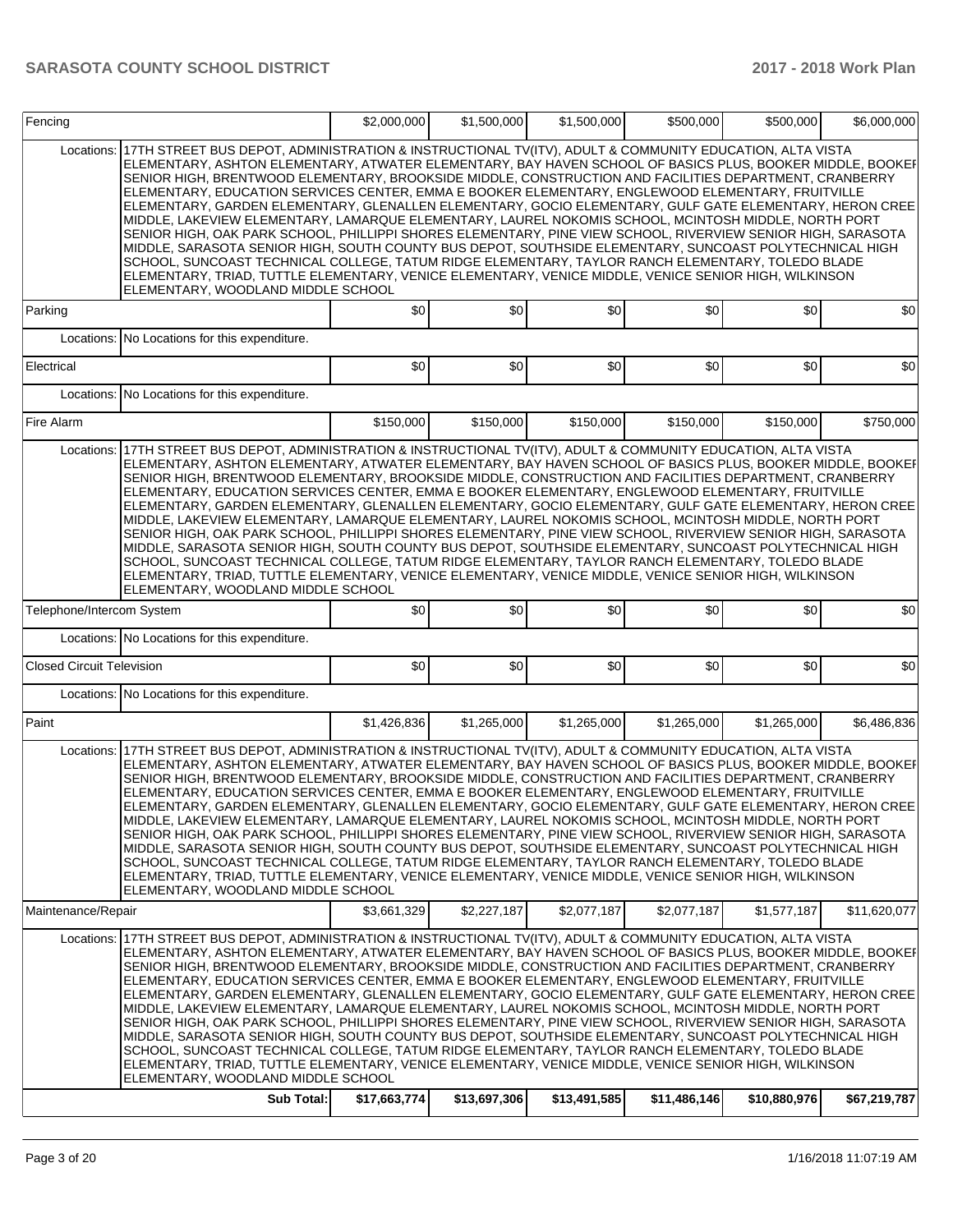| <b>PECO Maintenance Expenditures</b> | \$777,187    | \$777.187    | \$777,187    | \$777,187    | \$777.187    | \$3,885,935  |
|--------------------------------------|--------------|--------------|--------------|--------------|--------------|--------------|
| l.50 Mill Sub Total:I                | \$23,214,456 | \$15.900.260 | \$15,694,539 | \$13,689,100 | \$13.083.930 | \$81,582,285 |

|                                                                             | Other Items                                                                                                                                                                                                                                                                                                                                                                                                                                                                                                                                                                                                                                                                                                                                                                                                                                                                                                                                                                                                                                                                                                                                   | $2017 - 2018$<br><b>Actual Budget</b> | $2018 - 2019$<br>Projected | 2019 - 2020<br>Projected | $2020 - 2021$<br>Projected | 2021 - 2022<br>Projected | Total        |  |  |
|-----------------------------------------------------------------------------|-----------------------------------------------------------------------------------------------------------------------------------------------------------------------------------------------------------------------------------------------------------------------------------------------------------------------------------------------------------------------------------------------------------------------------------------------------------------------------------------------------------------------------------------------------------------------------------------------------------------------------------------------------------------------------------------------------------------------------------------------------------------------------------------------------------------------------------------------------------------------------------------------------------------------------------------------------------------------------------------------------------------------------------------------------------------------------------------------------------------------------------------------|---------------------------------------|----------------------------|--------------------------|----------------------------|--------------------------|--------------|--|--|
| Remodeling                                                                  |                                                                                                                                                                                                                                                                                                                                                                                                                                                                                                                                                                                                                                                                                                                                                                                                                                                                                                                                                                                                                                                                                                                                               | \$6,177,869                           | \$2,830,141                | \$2,830,141              | \$2,830,141                | \$2,830,141              | \$17,498,433 |  |  |
|                                                                             | Locations 17TH STREET BUS DEPOT, ADMINISTRATION & INSTRUCTIONAL TV(ITV), ADULT & COMMUNITY EDUCATION, ALTA VISTA<br>ELEMENTARY, ASHTON ELEMENTARY, ATWATER ELEMENTARY, BAY HAVEN SCHOOL OF BASICS PLUS, BOOKER MIDDLE,<br>BOOKER SENIOR HIGH, BRENTWOOD ELEMENTARY, BROOKSIDE MIDDLE, CONSTRUCTION AND FACILITIES DEPARTMENT,<br>CRANBERRY ELEMENTARY, EDUCATION SERVICES CENTER, EMMA E BOOKER ELEMENTARY, ENGLEWOOD ELEMENTARY,<br>FRUITVILLE ELEMENTARY, GARDEN ELEMENTARY, GLENALLEN ELEMENTARY, GOCIO ELEMENTARY, GULF GATE ELEMENTARY<br>HERON CREEK MIDDLE, LAKEVIEW ELEMENTARY, LAMARQUE ELEMENTARY, LAUREL NOKOMIS SCHOOL, MCINTOSH MIDDLE,<br>NORTH PORT SENIOR HIGH, OAK PARK SCHOOL, PHILLIPPI SHORES ELEMENTARY, PINE VIEW SCHOOL, RIVERVIEW SENIOR<br>HIGH, SARASOTA MIDDLE, SARASOTA SENIOR HIGH, SOUTH COUNTY BUS DEPOT, SOUTHSIDE ELEMENTARY, SUNCOAST<br>POLYTECHNICAL HIGH SCHOOL, SUNCOAST TECHNICAL COLLEGE, TATUM RIDGE ELEMENTARY, TAYLOR RANCH ELEMENTARY<br>TOLEDO BLADE ELEMENTARY, TRIAD, TUTTLE ELEMENTARY, VENICE ELEMENTARY, VENICE MIDDLE, VENICE SENIOR HIGH,<br>WILKINSON ELEMENTARY, WOODLAND MIDDLE SCHOOL |                                       |                            |                          |                            |                          |              |  |  |
| Admin Sites Maintenance                                                     |                                                                                                                                                                                                                                                                                                                                                                                                                                                                                                                                                                                                                                                                                                                                                                                                                                                                                                                                                                                                                                                                                                                                               | \$150,000                             | \$150,000                  | \$150,000                | \$150,000                  | \$150,000                | \$750,000    |  |  |
| Locations ADMINISTRATION & INSTRUCTIONAL TV(ITV), EDUCATION SERVICES CENTER |                                                                                                                                                                                                                                                                                                                                                                                                                                                                                                                                                                                                                                                                                                                                                                                                                                                                                                                                                                                                                                                                                                                                               |                                       |                            |                          |                            |                          |              |  |  |
|                                                                             | Total:                                                                                                                                                                                                                                                                                                                                                                                                                                                                                                                                                                                                                                                                                                                                                                                                                                                                                                                                                                                                                                                                                                                                        | \$23,991,643                          | \$16,677,447               | \$16,471,726             | \$14,466,287               | \$13,861,117             | \$85,468,220 |  |  |

## **Local 1.50 Mill Expenditure For Maintenance, Repair and Renovation**

Anticipated expenditures expected from local funding sources over the years covered by the current work plan.

| Item                                                         | 2017 - 2018<br><b>Actual Budget</b> | 2018 - 2019<br>Projected | 2019 - 2020<br>Projected | 2020 - 2021<br>Projected | 2021 - 2022<br>Projected | <b>Total</b> |
|--------------------------------------------------------------|-------------------------------------|--------------------------|--------------------------|--------------------------|--------------------------|--------------|
| Remaining Maint and Repair from 1.5 Mills                    | \$23,214,456                        | \$15,900,260             | \$15,694,539             | \$13,689,100             | \$13,083,930             | \$81,582,285 |
| Maintenance/Repair Salaries                                  | \$1,768,927                         | \$1,795,461              | \$1,822,393              | \$1,849,729              | \$1,877,475              | \$9,113,985  |
| <b>School Bus Purchases</b>                                  | \$5,124,349                         | \$3,858,750              | \$3,858,750              | \$3,858,750              | \$3,858,750              | \$20,559,349 |
| <b>Other Vehicle Purchases</b>                               | \$721,417                           | \$500,000                | \$500,000                | \$500,000                | \$500,000                | \$2,721,417  |
| <b>Capital Outlay Equipment</b>                              | \$524,473                           | \$580,000                | \$555,000                | \$555,000                | \$555,000                | \$2,769,473  |
| Rent/Lease Payments                                          | \$12,825,569                        | \$11,390,732             | \$11,203,929             | \$11,299,219             | \$11,299,219             | \$58,018,668 |
| <b>COP Debt Service</b>                                      | \$13,383,114                        | \$13,678,279             | \$15,888,218             | \$15,886,602             | \$15,886,602             | \$74,722,815 |
| Rent/Lease Relocatables                                      | \$0                                 | \$0                      | \$0                      | \$0                      | \$0                      | \$0          |
| <b>Environmental Problems</b>                                | \$0                                 | \$0                      | \$0                      | \$0                      | \$0                      | \$0          |
| s.1011.14 Debt Service                                       | \$0                                 | \$0                      | \$0                      | \$0                      | \$0                      | \$0          |
| <b>Special Facilities Construction Account</b>               | \$0                                 | \$0                      | \$0                      | \$0                      | \$0                      | \$0          |
| Premiums for Property Casualty Insurance - 1011.71<br>(4a,b) | \$2,571,523                         | \$2,610,096              | \$2,649,247              | \$2,688,986              | \$2,729,321              | \$13,249,173 |
| Qualified School Construction Bonds (QSCB)                   | \$2,216,967                         | \$2,273,431              | \$2,273,431              | \$2,273,431              | \$2,273,431              | \$11,310,691 |
| Qualified Zone Academy Bonds (QZAB)                          | \$0                                 | \$0                      | \$0                      | \$0                      | \$0                      | \$0          |
| <b>Charter School Payments</b>                               | \$9,693,934                         | \$10,523,161             | \$11,789,126             | \$12,822,254             | \$14,046,641             | \$58,875,116 |
| <b>Land Purchases</b>                                        | \$9,016,343                         | \$3,600,000              | \$3,700,000              | \$4,000,000              | \$4,000,000              | \$24,316,343 |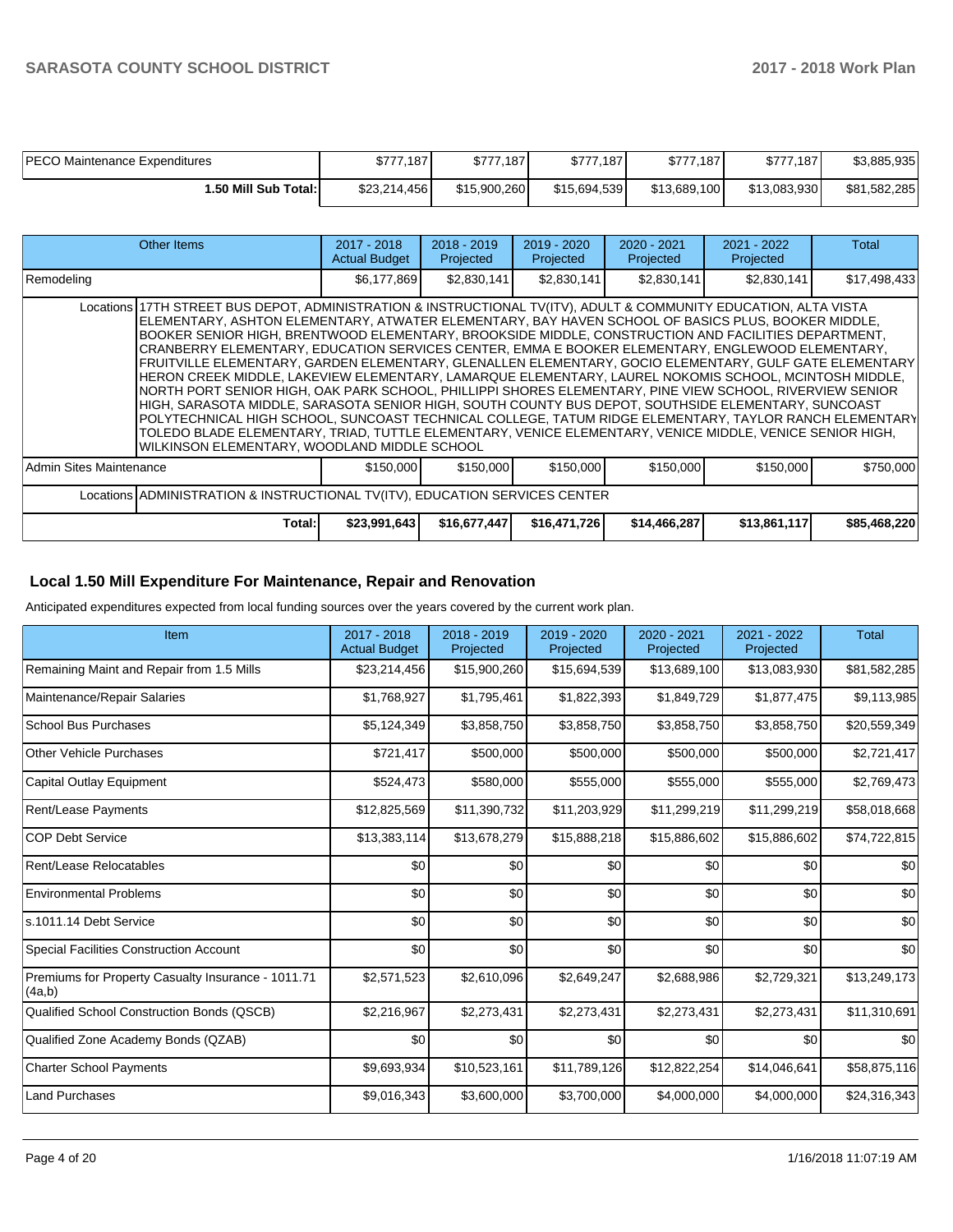| Playgrounds                               | \$288,572     | \$120,000    | \$120,000    | \$120,000     | \$120,000     | \$768,572     |
|-------------------------------------------|---------------|--------------|--------------|---------------|---------------|---------------|
| <b>Construction Departmental Expenses</b> | \$200,614     | \$150,238    | \$154,700    | \$159,296     | \$164,031     | \$828,879     |
| Portables                                 | \$1,962,868   | \$1,291,848  | \$1,291,848  | \$1,291,848   | \$1,291,848   | \$7,130,260   |
| Technology Projects                       | \$13,898,332  | \$9,526,564  | \$9,365,611  | \$14,381,110  | \$14,397,073  | \$61,568,690  |
| Special School Maintenance                | \$14,865,979  | \$15,067,935 | \$15,272,920 | \$15,480,979  | \$15,692,160  | \$76,379,973  |
| Equipment Transfer                        | \$1,669,226   | \$1,585,765  | \$1,506,476  | \$1,431,153   | \$1,359,595   | \$7,552,215   |
| Capital Master Planning                   | \$150,000     | \$50,000     | \$50,000     | \$50,000      | \$50,000      | \$350,000     |
| Local Expenditure Totals:                 | \$114,096,663 | \$94,502,520 | \$97,696,188 | \$102,337,457 | \$103,185,076 | \$511,817,904 |

## **Revenue**

## **1.50 Mill Revenue Source**

Schedule of Estimated Capital Outlay Revenue from each currently approved source which is estimated to be available for expenditures on the projects included in the tentative district facilities work program. All amounts are NET after considering carryover balances, interest earned, new COP's, 1011.14 and 1011.15 loans, etc. Districts cannot use 1.5-Mill funds for salaries except for those explicitly associated with maintenance/repair projects. (1011.71 (5), F.S.)

| <b>Item</b>                                                                         | Fund | 2017 - 2018<br><b>Actual Value</b> | $2018 - 2019$<br>Projected | $2019 - 2020$<br>Projected | $2020 - 2021$<br>Projected | 2021 - 2022<br>Projected | <b>Total</b>      |
|-------------------------------------------------------------------------------------|------|------------------------------------|----------------------------|----------------------------|----------------------------|--------------------------|-------------------|
| (1) Non-exempt property<br>lassessed valuation                                      |      | \$58,860,022,917                   | \$62,391,623,611           | \$66,135,120,833           | \$70,103,228,472           | \$74,309,422,222         | \$331,799,418,055 |
| $(2)$ The Millege projected for<br>discretionary capital outlay per<br>ls.1011.71   |      | 1.50                               | 1.50                       | 1.50                       | 1.50                       | 1.50                     |                   |
| $(3)$ Full value of the 1.50-Mill<br>discretionary capital outlay per<br>ls.1011.71 |      | \$98,884,839                       | \$104,817,928              | \$111,107,003              | \$117,773,424              | \$124,839,829            | \$557,423,023     |
| $(4)$ Value of the portion of the 1.50<br>-Mill ACTUALLY levied                     | 370  | \$84,758,433                       | \$89,843,938               | \$95,234,574               | \$100,948,649              | \$107,005,568            | \$477,791,162     |
| $(5)$ Difference of lines $(3)$ and $(4)$                                           |      | \$14,126,406                       | \$14.973.990               | \$15,872,429               | \$16,824,775               | \$17,834,261             | \$79,631,861      |

## **PECO Revenue Source**

The figure in the row designated "PECO Maintenance" will be subtracted from funds available for new construction because PECO maintenance dollars cannot be used for new construction.

| <b>Item</b>                   | Fund | 2017 - 2018<br><b>Actual Budget</b> | $2018 - 2019$<br>Projected | $2019 - 2020$<br>Projected | $2020 - 2021$<br>Projected | 2021 - 2022<br>Projected | <b>Total</b>     |
|-------------------------------|------|-------------------------------------|----------------------------|----------------------------|----------------------------|--------------------------|------------------|
| <b>PECO New Construction</b>  | 340  | \$0 <sub>1</sub>                    | \$0                        | \$0                        | \$0 <sub>1</sub>           | \$0                      | \$0 <sub>1</sub> |
| PECO Maintenance Expenditures |      | \$777.187                           | \$777.187                  | \$777.187                  | \$777.187                  | \$777.187                | \$3,885,935      |
|                               |      | \$777,187                           | \$777,187                  | \$777.187                  | \$777.187                  | \$777,187                | \$3,885,935      |

## **CO & DS Revenue Source**

Revenue from Capital Outlay and Debt Service funds.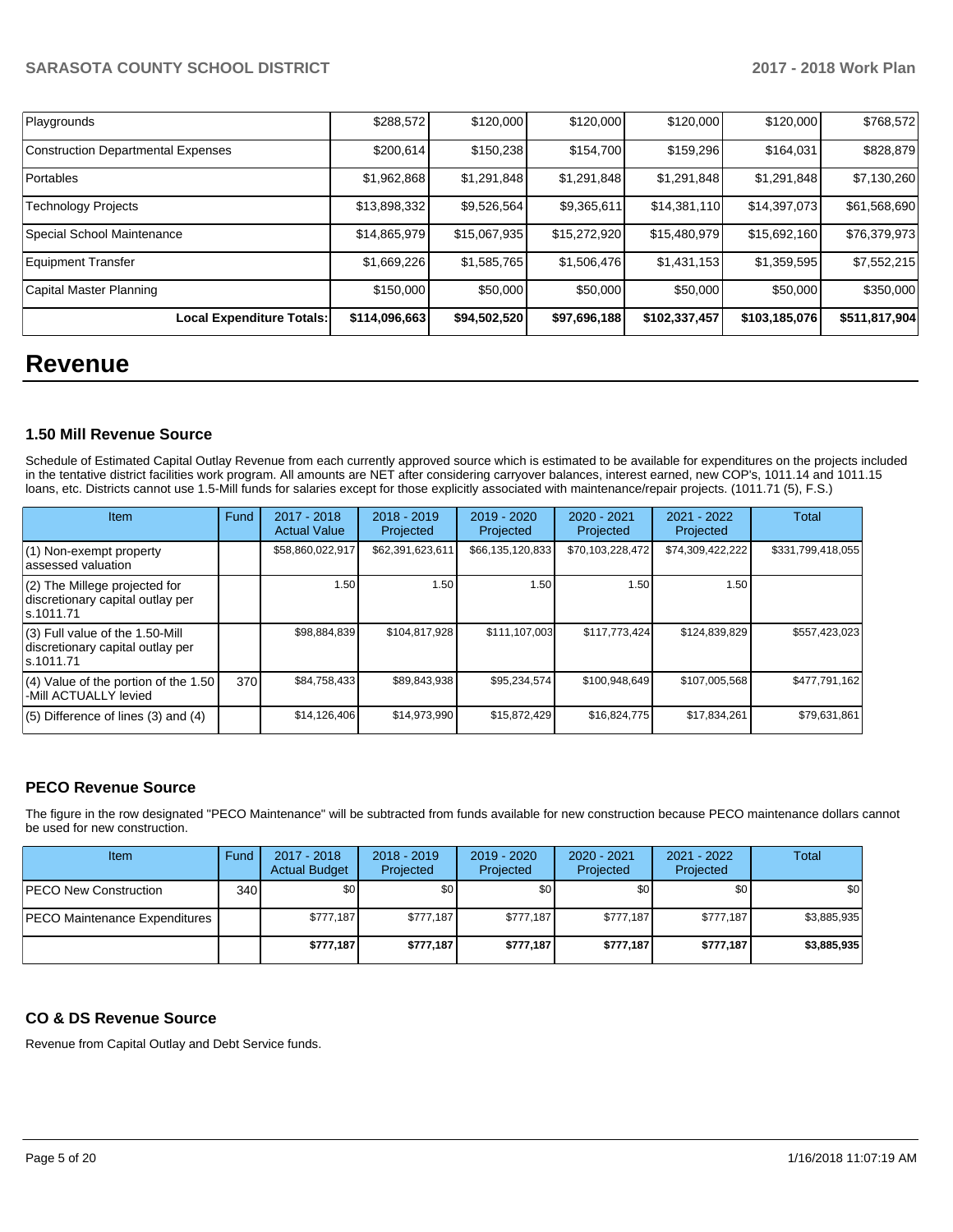| Item                                      | Fund | $2017 - 2018$<br><b>Actual Budget</b> | $2018 - 2019$<br>Projected | $2019 - 2020$<br>Projected | $2020 - 2021$<br>Projected | 2021 - 2022<br>Projected | <b>Total</b> |
|-------------------------------------------|------|---------------------------------------|----------------------------|----------------------------|----------------------------|--------------------------|--------------|
| ICO & DS Cash Flow-through<br>Distributed | 360  | \$169.326                             | \$169.326                  | \$169.326                  | \$169.326                  | \$169.326                | \$846.630    |
| ICO & DS Interest on<br>Undistributed CO  | 360  | \$16.598                              | \$16.598                   | \$16.598                   | \$16.598                   | \$16.598                 | \$82,990     |
|                                           |      | \$185,924                             | \$185,924                  | \$185,924                  | \$185.924                  | \$185.924                | \$929,620    |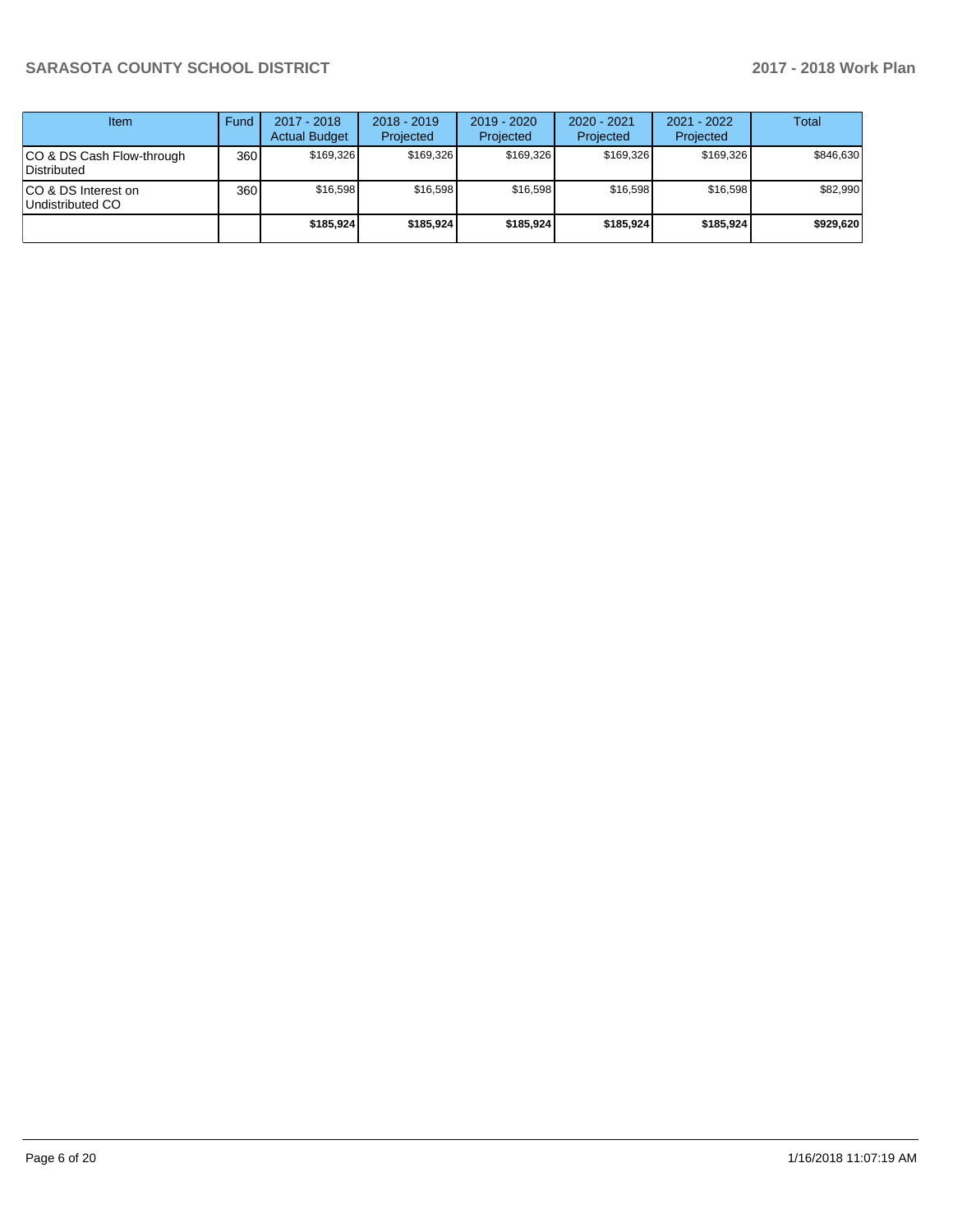### **Fair Share Revenue Source**

Nothing reported for this section. All legally binding commitments for proportionate fair-share mitigation for impacts on public school facilities must be included in the 5-year district work program.

### **Sales Surtax Referendum**

Specific information about any referendum for a 1-cent or 1/2-cent surtax referendum during the previous year.

**Did the school district hold a surtax referendum during the past fiscal year 2016 - 2017?**

No

#### **Additional Revenue Source**

Any additional revenue sources

| Item                                                                                                   | 2017 - 2018<br><b>Actual Value</b> | 2018 - 2019<br>Projected | 2019 - 2020<br>Projected | 2020 - 2021<br>Projected | 2021 - 2022<br>Projected | <b>Total</b>  |
|--------------------------------------------------------------------------------------------------------|------------------------------------|--------------------------|--------------------------|--------------------------|--------------------------|---------------|
| Proceeds from a s.1011.14/15 F.S. Loans                                                                | \$0                                | \$0                      | \$0                      | \$0                      | \$0                      | \$0           |
| District Bonds - Voted local bond<br>referendum proceeds per s.9, Art VII<br><b>State Constitution</b> | \$0                                | \$0                      | \$0                      | \$0                      | \$0                      | \$0           |
| Proceeds from Special Act Bonds                                                                        | \$0                                | \$0                      | \$0                      | \$0                      | \$0                      | \$0           |
| Estimated Revenue from CO & DS Bond<br>Sale                                                            | \$0                                | \$0                      | \$0                      | \$0                      | \$0                      | \$0           |
| Proceeds from Voted Capital<br>Improvements millage                                                    | \$0                                | \$0                      | \$0                      | \$0                      | \$0                      | \$0           |
| Other Revenue for Other Capital Projects                                                               | \$1,402,267                        | \$1,402,267              | \$1,402,267              | \$1,402,267              | \$1,402,267              | \$7,011,335   |
| Proceeds from 1/2 cent sales surtax<br>authorized by school board                                      | \$0                                | \$0                      | \$0                      | \$0                      | \$0                      | \$0           |
| Proceeds from local governmental<br>infrastructure sales surtax                                        | \$19,844,823                       | \$20,440,168             | \$21,054,573             | \$21,686,210             | \$22,336,797             | \$105,362,571 |
| Proceeds from Certificates of<br>Participation (COP's) Sale                                            | \$0                                | \$30,000,000             | \$0                      | \$0                      | \$0                      | \$30,000,000  |
| Classrooms First Bond proceeds amount<br>authorized in FY 1997-98                                      | \$0                                | \$0                      | \$0                      | \$0                      | \$0                      | \$0           |
| Classrooms for Kids                                                                                    | \$0                                | \$0                      | \$0                      | \$0                      | \$0                      | \$0           |
| <b>District Equity Recognition</b>                                                                     | \$0                                | \$0                      | \$0                      | \$0                      | \$0                      | \$0           |
| <b>Federal Grants</b>                                                                                  | \$0                                | \$0                      | \$0                      | \$0                      | \$0                      | \$0           |
| Proportionate share mitigation (actual<br>cash revenue only, not in kind donations)                    | \$0                                | \$0                      | \$0                      | \$0                      | \$0                      | \$0           |
| Impact fees received                                                                                   | \$3,500,000                        | \$3,600,000              | \$3,700,000              | \$4,000,000              | \$4,000,000              | \$18,800,000  |
| Private donations                                                                                      | \$0                                | \$0                      | \$0                      | \$0                      | \$0                      | \$0           |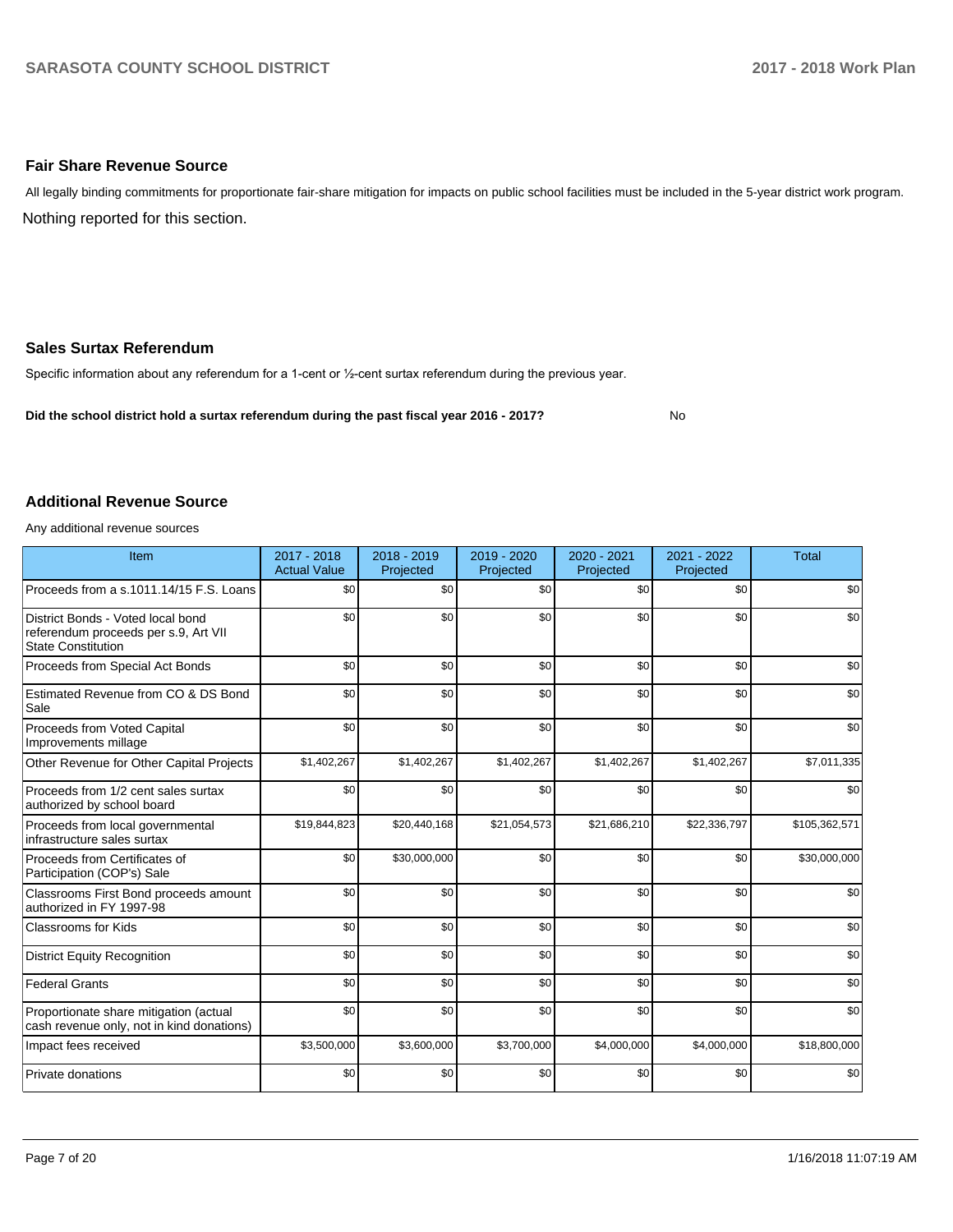| Grants from local governments or not-for-<br>profit organizations                                                         | \$1,323,475  | \$0 <sub>1</sub> | \$0          | \$0          | \$0          | \$1,323,475   |
|---------------------------------------------------------------------------------------------------------------------------|--------------|------------------|--------------|--------------|--------------|---------------|
| Interest, Including Profit On Investment                                                                                  | \$100,000    | \$100,000        | \$100,000    | \$100,000    | \$100,000    | \$500,000     |
| Revenue from Bonds pledging proceeds<br>from 1 cent or 1/2 cent Sales Surtax                                              | \$0          | \$0 <sub>1</sub> | \$0          | \$0          | \$0          | \$0           |
| <b>Total Fund Balance Carried Forward</b>                                                                                 | \$64,613,605 | \$10,710,367     | \$28,950,839 | \$25,496,963 | \$25,202,091 | \$154,973,865 |
| General Capital Outlay Obligated Fund<br><b>Balance Carried Forward From Total</b><br><b>Fund Balance Carried Forward</b> | \$0          | \$0 <sub>1</sub> | \$0          | \$0          | \$0          | \$0           |
| <b>Special Facilities Construction Account</b>                                                                            | \$0          | \$0              | \$0          | \$0          | \$0          | \$0           |
| One Cent - 1/2 Cent Sales Surtax Debt<br>Service From Total Fund Balance Carried<br>Forward                               | \$0          | \$0 <sub>1</sub> | \$0          | \$0          | \$0          | \$0           |
| Capital Outlay Projects Funds Balance<br>Carried Forward From Total Fund<br>Balance Carried Forward                       | \$0          | \$0              | \$0          | \$0          | \$0          | \$0           |
| <b>Subtotal</b>                                                                                                           | \$90,784,170 | \$66,252,802     | \$55,207,679 | \$52,685,440 | \$53,041,155 | \$317,971,246 |

## **Total Revenue Summary**

| <b>Item Name</b>                                           | 2017 - 2018<br><b>Budget</b> | $2018 - 2019$<br>Projected | $2019 - 2020$<br>Projected | 2020 - 2021<br>Projected | 2021 - 2022<br>Projected | <b>Five Year Total</b> |
|------------------------------------------------------------|------------------------------|----------------------------|----------------------------|--------------------------|--------------------------|------------------------|
| Local 1.5 Mill Discretionary Capital Outlay<br>l Revenue   | \$84,758,433                 | \$89,843,938               | \$95,234,574               | \$100,948,649            | \$107,005,568            | \$477,791,162          |
| PECO and 1.5 Mill Maint and Other 1.5<br>Mill Expenditures | (\$114,096,663)              | (\$94,502,520)             | (S97,696,188)              | (\$102, 337, 457)        | (\$103, 185, 076)        | (\$511, 817, 904)      |
| <b>PECO Maintenance Revenue</b>                            | \$777.187                    | \$777,187                  | \$777.187                  | \$777,187                | \$777,187                | \$3,885,935            |
| Available 1.50 Mill for New<br><b>Construction</b>         | ( \$29,338,230)              | ( \$4,658,582)             | (\$2,461,614)              | ( \$1,388,808)           | \$3,820,492              | (\$34,026,742)         |

| <b>Item Name</b>                      | 2017 - 2018<br><b>Budget</b> | $2018 - 2019$<br>Projected | 2019 - 2020<br>Projected | $2020 - 2021$<br>Projected | 2021 - 2022<br>Projected | <b>Five Year Total</b> |
|---------------------------------------|------------------------------|----------------------------|--------------------------|----------------------------|--------------------------|------------------------|
| ICO & DS Revenue                      | \$185,924                    | \$185,924                  | \$185,924                | \$185,924                  | \$185,924                | \$929,620              |
| <b>IPECO New Construction Revenue</b> | \$0                          | \$0                        | \$0                      | \$0                        | \$0                      | \$0                    |
| Other/Additional Revenue              | \$90,784,170                 | \$66,252,802               | \$55,207,679             | \$52,685,440               | \$53,041,155             | \$317,971,246          |
| <b>Total Additional Revenuel</b>      | \$90,970,094                 | \$66,438,726               | \$55,393,603             | \$52,871,364               | \$53,227,079             | \$318,900,866          |
| <b>Total Available Revenue</b>        | \$61,631,864                 | \$61,780,144               | \$52,931,989             | \$51,482,556               | \$57,047,571             | \$284,874,124          |

# **Project Schedules**

## **Capacity Project Schedules**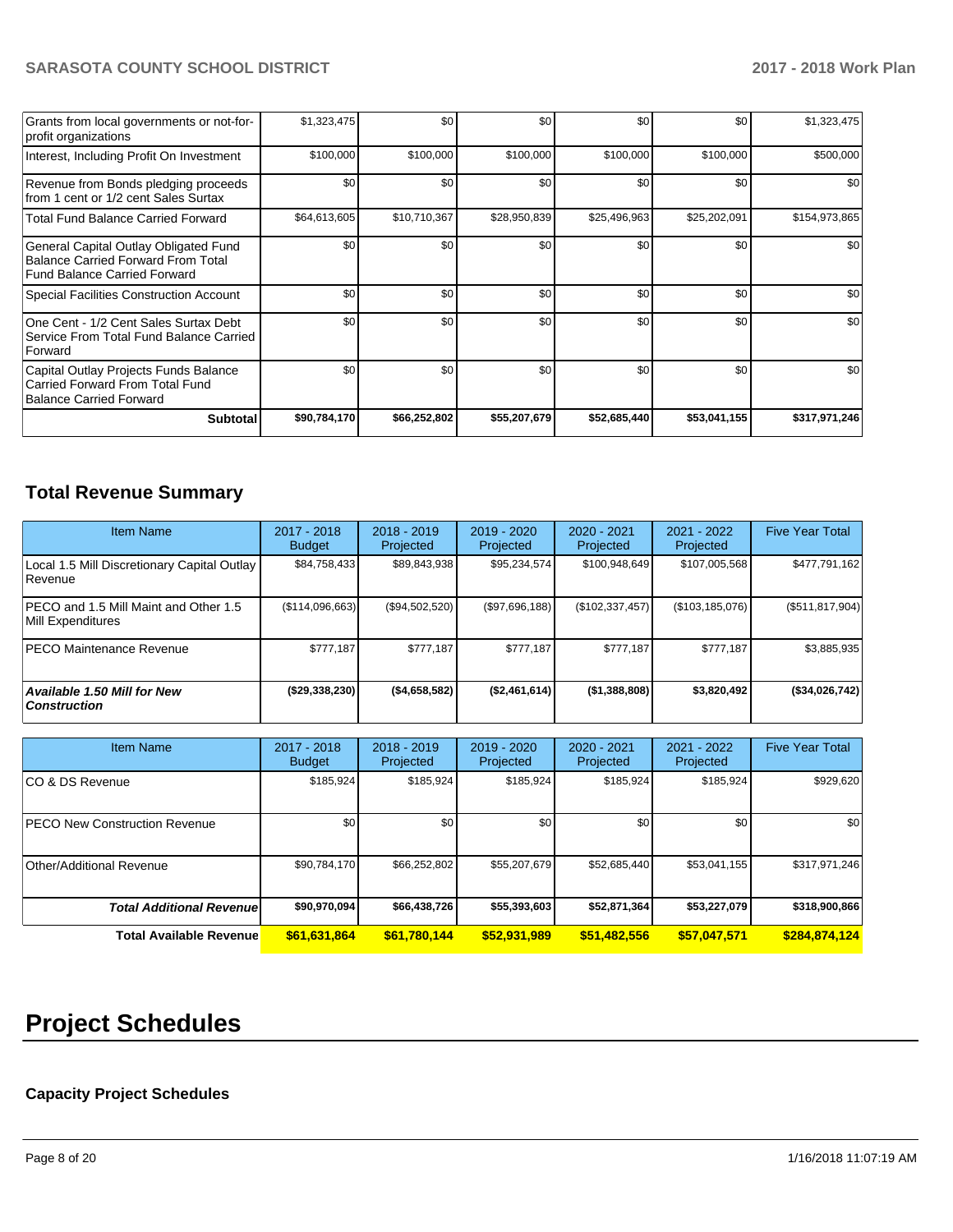A schedule of capital outlay projects necessary to ensure the availability of satisfactory classrooms for the projected student enrollment in K-12 programs.

| <b>Project Description</b>            | Location                  |                          | 2017 - 2018 | 2018 - 2019  | 2019 - 2020  | 2020 - 2021 | 2021 - 2022 | Total            | Funded |
|---------------------------------------|---------------------------|--------------------------|-------------|--------------|--------------|-------------|-------------|------------------|--------|
| New elementary<br>school - Venice, FL | Location not<br>specified | Planned<br>Cost:         | \$0         | \$15,000,000 | \$15,000,000 | \$0         | \$0         | \$30,000,000 Yes |        |
|                                       |                           | <b>Student Stations:</b> | 0           | 0            | 0            | 0           | $\Omega$    | 0                |        |
|                                       | <b>Total Classrooms:</b>  |                          | 0           | 0            |              | U           | $\Omega$    | $\Omega$         |        |
|                                       |                           | Gross Sq Ft:             | 0           |              | 100,000      | 0           | 0           | 100,000          |        |
|                                       |                           | <b>Planned Cost:</b>     | \$0         | \$15,000,000 | \$15,000,000 | \$0         | \$0         | \$30,000,000     |        |
|                                       |                           | <b>Student Stations:</b> |             | 0            | <sup>0</sup> | U           | $\Omega$    |                  |        |
|                                       |                           | <b>Total Classrooms:</b> |             | 0            | $\bf{0}$     | 0           | $\Omega$    |                  |        |
|                                       |                           | Gross Sq Ft:             | 0           | $\mathbf{0}$ | 100,000      | 0           | $\bf{0}$    | 100,000          |        |

## **Other Project Schedules**

Major renovations, remodeling, and additions of capital outlay projects that do not add capacity to schools.

| <b>Project Description</b>                  | Location                                                          | 2017 - 2018<br><b>Actual Budget</b> | 2018 - 2019<br>Projected | 2019 - 2020<br>Projected | $2020 - 2021$<br>Projected | 2021 - 2022<br>Projected | <b>Total</b>     | Funded |
|---------------------------------------------|-------------------------------------------------------------------|-------------------------------------|--------------------------|--------------------------|----------------------------|--------------------------|------------------|--------|
| Cafeteria Remodel/Renovation                | <b>BRENTWOOD</b><br><b>ELEMENTARY</b>                             | \$12,632,016                        | \$0                      | \$0                      | \$0                        | \$0                      | \$12,632,016 Yes |        |
| Rebuild & Classroom Wing                    | <b>VENICE SENIOR HIGH</b>                                         | \$218,749                           | \$0                      | \$0                      | \$5,000,000                | \$5,000,000              | \$10,218,749 Yes |        |
| Rebuild                                     | <b>SARASOTA SENIOR</b><br><b>HIGH</b>                             | \$2,612,684                         | \$0                      | \$0                      | \$0                        | \$0                      | \$2,612,684 Yes  |        |
| <b>HVAC Renovations</b>                     | <b>VENICE MIDDLE</b>                                              | \$12,288,019                        | \$0                      | \$0                      | \$0                        | \$0                      | \$12,288,019 Yes |        |
| <b>HVAC &amp; Remodel/Renovation</b>        | PINE VIEW SCHOOL                                                  | \$10.604.650                        | \$10.000.000             | \$10,000,000             | \$7,000,000                | \$0                      | \$37,604,650 Yes |        |
| Building 6                                  | <b>ENGLEWOOD</b><br><b>ELEMENTARY</b>                             | \$0                                 | \$4,200,000              | \$0                      | \$0                        | \$0                      | \$4,200,000 Yes  |        |
| <b>Media Center Renovation</b>              | <b>EMMA E BOOKER</b><br><b>ELEMENTARY</b>                         | \$81,934                            | \$2,000,000              | \$2,000,000              | \$0                        | \$0                      | \$4,081,934 Yes  |        |
| Classroom Wing                              | <b>FRUITVILLE</b><br><b>ELEMENTARY</b>                            | \$105,765                           | \$0                      | \$0                      | \$0                        | \$0                      | \$105,765 Yes    |        |
| <b>North Port Construction</b>              | <b>SUNCOAST TECHNICAL</b><br><b>COLLEGE</b>                       | \$9,547,862                         | \$0                      | \$0                      | \$0                        | \$0                      | \$9,547,862 Yes  |        |
| Track & Field                               | <b>VENICE SENIOR HIGH</b>                                         | \$1,043,390                         | \$1,360,000              | \$160,000                | \$0                        | \$150,000                | \$2,713,390 Yes  |        |
| PE Bathroom Project - Schools<br><b>TBD</b> | <b>CONSTRUCTION AND</b><br><b>FACILITIES</b><br><b>DEPARTMENT</b> | \$223,142                           | \$200,000                | \$200,000                | \$200,000                  | \$200,000                | \$1,023,142 Yes  |        |
| <b>Visual Performing Arts</b>               | <b>BOOKER SENIOR HIGH</b>                                         | \$1,500,000                         | \$0                      | \$0                      | \$0                        | \$0                      | \$1,500,000 Yes  |        |
| <b>HVAC/Science Wing</b>                    | <b>NORTH PORT SENIOR</b><br><b>HIGH</b>                           | \$0                                 | \$0                      | \$0                      | \$9,000,000                | \$9,000,000              | \$18,000,000 Yes |        |
| Data Transmission Alternatives              | <b>ADMINISTRATION &amp;</b><br><b>INSTRUCTIONAL TV(ITV)</b>       | \$0                                 | \$0                      | \$0                      | \$5,000,000                | \$5,000,000              | \$10,000,000 Yes |        |
|                                             |                                                                   | \$50,858,211                        | \$17,760,000             | \$12,360,000             | \$26,200,000               | \$19,350,000             | \$126,528,211    |        |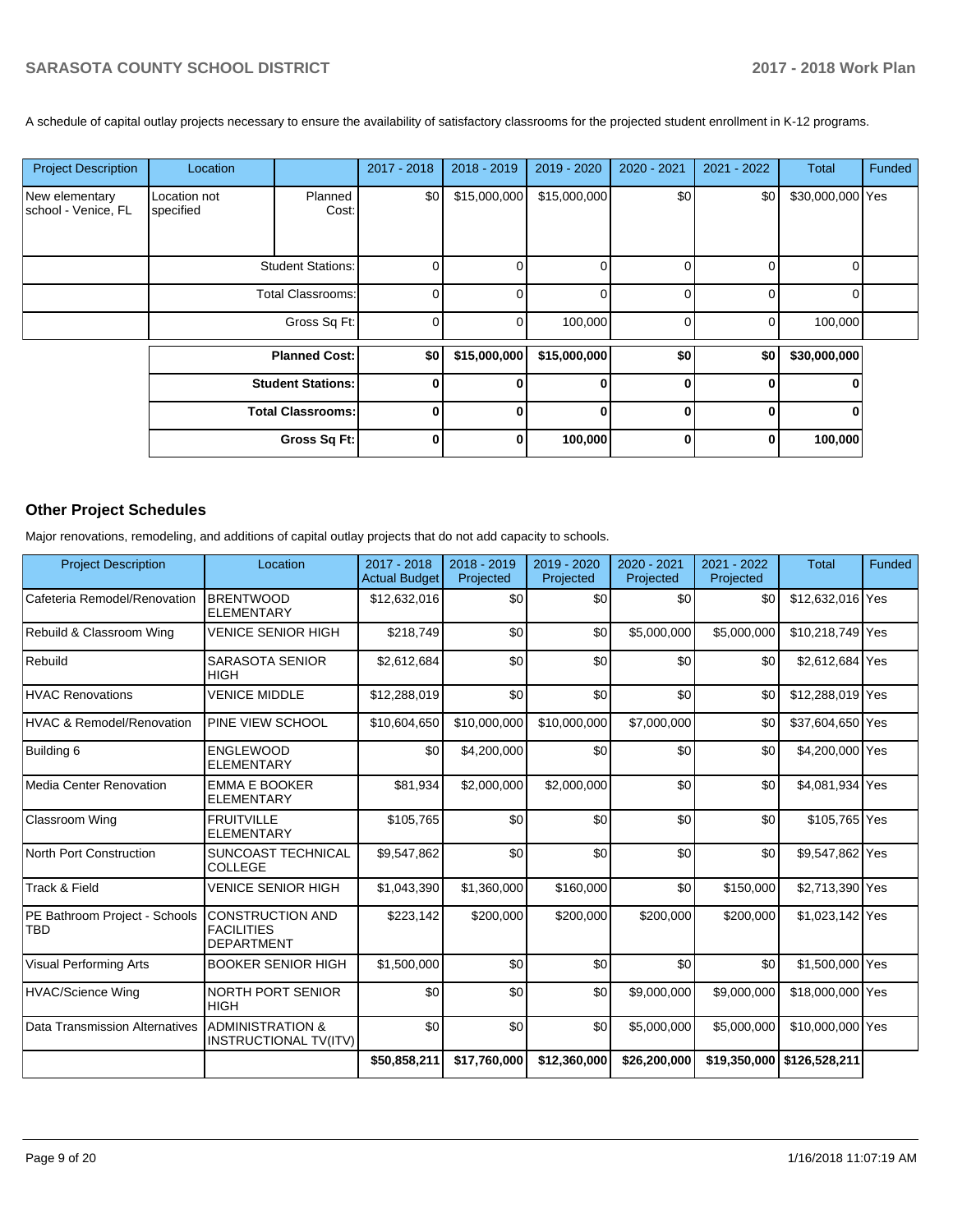## **Additional Project Schedules**

Any projects that are not identified in the last approved educational plant survey.

Nothing reported for this section.

## **Non Funded Growth Management Project Schedules**

Schedule indicating which projects, due to planned development, that CANNOT be funded from current revenues projected over the next five years.

Nothing reported for this section.

## **Tracking**

## **Capacity Tracking**

| Location                               | $2017 -$<br><b>2018 Satis.</b><br>Stu. Sta. | Actual<br>$2017 -$<br><b>2018 FISH</b><br>Capacity | Actual<br>$2016 -$<br>2017<br><b>COFTE</b> | # Class<br><b>Rooms</b> | Actual<br>Average<br>$2017 -$<br>2018 Class<br><b>Size</b> | Actual<br>$2017 -$<br>2018<br><b>Utilization</b> | <b>New</b><br>Stu.<br>Capacity | <b>New</b><br>Rooms to<br>be<br>Added/Re<br>moved | Projected<br>$2021 -$<br>2022<br><b>COFTE</b> | Projected<br>$2021 -$<br>2022<br><b>Utilization</b> | Projected<br>$2021 -$<br>2022 Class<br><b>Size</b> |
|----------------------------------------|---------------------------------------------|----------------------------------------------------|--------------------------------------------|-------------------------|------------------------------------------------------------|--------------------------------------------------|--------------------------------|---------------------------------------------------|-----------------------------------------------|-----------------------------------------------------|----------------------------------------------------|
| <b>VENICE ELEMENTARY</b>               | 784                                         | 784                                                | 568                                        | 43                      | 13                                                         | 73.00 %                                          | $\Omega$                       | $\Omega$                                          | 569                                           | 73.00 %                                             | 13                                                 |
| <b>VENICE SENIOR HIGH</b>              | 2,207                                       | 2,096                                              | 1,899                                      | 91                      | 21                                                         | 91.00 %                                          | 0                              | $\Omega$                                          | 2,000                                         | 95.00 %                                             | 22                                                 |
| <b>GOCIO ELEMENTARY</b>                | 931                                         | 931                                                | 641                                        | 51                      | 13                                                         | 69.00 %                                          | $-88$                          | -4                                                | 640                                           | 76.00 %                                             | 14                                                 |
| <b>GULF GATE</b><br><b>ELEMENTARY</b>  | 913                                         | 913                                                | 728                                        | 50                      | 15                                                         | 80.00 %                                          | 0                              | $\Omega$                                          | 728                                           | 80.00 %                                             | 15                                                 |
| <b>WILKINSON</b><br><b>ELEMENTARY</b>  | 786                                         | 786                                                | 479                                        | 44                      | 11                                                         | 61.00%                                           | 0                              | $\Omega$                                          | 479                                           | 61.00%                                              | 11                                                 |
| <b>OAK PARK SCHOOL</b>                 | 716                                         | 716                                                | 304                                        | 64                      | 5                                                          | 43.00 %                                          | $\Omega$                       | $\Omega$                                          | 305                                           | 43.00 %                                             | 5                                                  |
| <b>FRUITVILLE</b><br><b>ELEMENTARY</b> | 985                                         | 985                                                | 747                                        | 54                      | 14                                                         | 76.00 %                                          | 0                              | $\Omega$                                          | 747                                           | 76.00 %                                             | 14                                                 |
| <b>MCINTOSH MIDDLE</b>                 | 1,439                                       | 1,295                                              | 694                                        | 62                      | 11                                                         | 54.00 %                                          | 0                              | $\Omega$                                          | 694                                           | 54.00 %                                             | 11                                                 |
| PHILLIPPI SHORES<br><b>ELEMENTARY</b>  | 731                                         | 731                                                | 805                                        | 39                      | 21                                                         | 110.00%                                          | 0                              | $\Omega$                                          | 805                                           | 110.00%                                             | 21                                                 |
| <b>RIVERVIEW SENIOR</b><br><b>HIGH</b> | 2,786                                       | 2,646                                              | 2,357                                      | 118                     | 20                                                         | 89.00 %                                          | 0                              | $\Omega$                                          | 2,405                                         | 91.00 %                                             | 20                                                 |
| <b>SOUTHSIDE</b><br><b>ELEMENTARY</b>  | 873                                         | 873                                                | 779                                        | 44                      | 18                                                         | 89.00 %                                          | $\Omega$                       | $\Omega$                                          | 779                                           | 89.00 %                                             | 18                                                 |
| <b>TUTTLE ELEMENTARY</b>               | 967                                         | 967                                                | 765                                        | 53                      | 14                                                         | 79.00 %                                          | 0                              | $\Omega$                                          | 764                                           | 79.00 %                                             | 14                                                 |
| <b>SARASOTA SENIOR</b><br> HIGH        | 2,775                                       | 2,636                                              | 1.976                                      | 119                     | 17                                                         | 75.00 %                                          | 0                              | $\Omega$                                          | 1,976                                         | 75.00 %                                             | 17                                                 |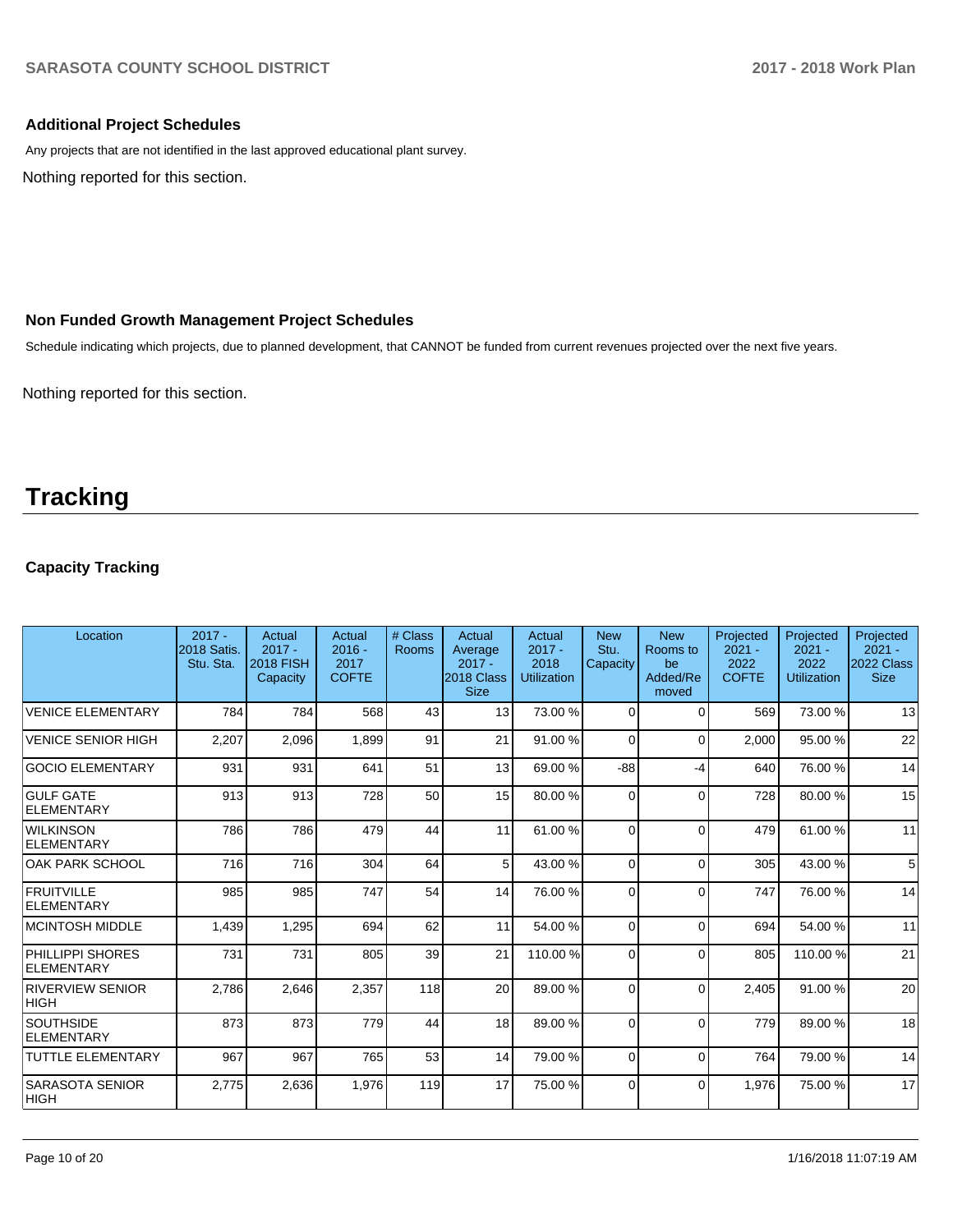| <b>BAY HAVEN SCHOOL OF</b><br><b>BASICS PLUS</b>       | 664    | 664    | 604      | 34    | 18              | 91.00 % | 0              | $\Omega$       | 604         | 91.00%  | 18               |
|--------------------------------------------------------|--------|--------|----------|-------|-----------------|---------|----------------|----------------|-------------|---------|------------------|
| <b>BOOKER SENIOR HIGH</b>                              | 1,616  | 1,535  | 1,113    | 68    | 16              | 72.00 % | 0              | $\Omega$       | 1,113       | 73.00 % | 16               |
| <b>BRENTWOOD</b><br><b>ELEMENTARY</b>                  | 1,043  | 1,043  | 698      | 55    | 13              | 67.00 % | -88            | $-4$           | 698         | 73.00 % | 14               |
| <b>BROOKSIDE MIDDLE</b>                                | 1,649  | 1,484  | 804      | 71    | 11              | 54.00 % | 0              | $\mathbf 0$    | 804         | 54.00 % | 11               |
| <b>ENGLEWOOD</b><br><b>ELEMENTARY</b>                  | 698    | 698    | 571      | 37    | 15              | 82.00 % | 0              | $\Omega$       | 571         | 82.00 % | 15               |
| LAMARQUE<br><b>ELEMENTARY</b>                          | 1,260  | 1,260  | 820      | 67    | 12              | 65.00 % | $\Omega$       | $\Omega$       | 819         | 65.00 % | 12               |
| <b>WOODLAND MIDDLE</b><br><b>SCHOOL</b>                | 1,567  | 1,410  | 827      | 67    | 12              | 59.00 % | $\overline{0}$ | $\Omega$       | 826         | 59.00 % | 12               |
| <b>SUNCOAST</b><br>POLYTECHNICAL HIGH<br><b>SCHOOL</b> | 606    | 484    | 315      | 24    | 13              | 65.00 % | 0              | $\Omega$       | 315         | 65.00 % | 13               |
| <b>ATWATER ELEMENTARY</b>                              | 1,028  | 1,028  | 701      | 55    | 13              | 68.00 % | $\Omega$       | $\Omega$       | 701         | 68.00 % | 13               |
| <b>ALTA VISTA</b><br><b>ELEMENTARY</b>                 | 848    | 848    | 657      | 46    | 14              | 77.00 % | 0              | $\Omega$       | 657         | 77.00 % | 14               |
| PINE VIEW SCHOOL                                       | 2,557  | 2,301  | 2.019    | 119   | 17              | 88.00 % | 0              | $\Omega$       | 2,019       | 88.00 % | 17               |
| <b>TOLEDO BLADE</b><br><b>ELEMENTARY</b>               | 1,002  | 1,002  | 720      | 54    | 13              | 72.00 % | 0              | $\Omega$       | 720         | 72.00 % | 13               |
| <b>BOOKER MIDDLE</b>                                   | 2,022  | 1,819  | 787      | 87    | 9               | 43.00 % | $\overline{0}$ | $\mathbf 0$    | 787         | 43.00 % | $\boldsymbol{9}$ |
| <b>NORTH PORT SENIOR</b><br><b>HIGH</b>                | 2,992  | 2,842  | 2,128    | 127   | 17              | 75.00 % | 0              | $\Omega$       | 2,120       | 75.00 % | 17               |
| <b>HERON CREEK MIDDLE</b>                              | 1,724  | 1,551  | 884      | 75    | 12              | 57.00 % | $\overline{0}$ | $\Omega$       | 884         | 57.00 % | 12               |
| CRANBERRY<br><b>ELEMENTARY</b>                         | 957    | 957    | 741      | 50    | 15              | 77.00 % | 0              | $\Omega$       | 741         | 77.00 % | 15               |
| <b>TATUM RIDGE</b><br><b>ELEMENTARY</b>                | 789    | 789    | 677      | 42    | 16              | 86.00 % | 0              | $\Omega$       | 677         | 86.00 % | 16               |
| <b>LAKEVIEW</b><br><b>ELEMENTARY</b>                   | 868    | 868    | 599      | 44    | 14              | 69.00 % | 0              | $\Omega$       | 599         | 69.00 % | 14               |
| <b>TAYLOR RANCH</b><br><b>ELEMENTARY</b>               | 958    | 958    | 706      | 52    | 14              | 74.00 % | $\overline{0}$ | $\Omega$       | 750         | 78.00 % | 14               |
| <b>EMMA E BOOKER</b><br><b>ELEMENTARY</b>              | 977    | 977    | 542      | 54    | 10              | 55.00 % | 0              | $\Omega$       | 542         | 55.00 % | 10               |
| <b>ADULT &amp; COMMUNITY</b><br><b>EDUCATION</b>       | 572    | 0      | $\Omega$ | 42    | 0               | 0.00%   | 0              | $\Omega$       | $\mathbf 0$ | 0.00%   | $\mathbf 0$      |
| <b>LAUREL NOKOMIS</b><br><b>SCHOOL</b>                 | 1,926  | 1,733  | 1,148    | 89    | 13 <sub>l</sub> | 66.00 % | $\overline{0}$ | $\overline{0}$ | 1,301       | 75.00 % | 15               |
| SARASOTA MIDDLE                                        | 1,710  | 1,539  | 1,293    | 73    | 18              | 84.00 % | $\overline{0}$ | $\Omega$       | 1,293       | 84.00 % | 18               |
| <b>TRIAD</b>                                           | 295    | 295    | 52       | 15    | 3               | 18.00 % | 0              | 0              | 52          | 18.00 % | $\mathbf{3}$     |
| <b>ASHTON ELEMENTARY</b>                               | 1,025  | 1,025  | 939      | 59    | 16              | 92.00 % | $\overline{0}$ | $\Omega$       | 1,030       | 100.00% | 17               |
| <b>GARDEN ELEMENTARY</b>                               | 751    | 751    | 603      | 39    | 15              | 80.00 % | 0              | 0              | 603         | 80.00 % | 15               |
| SUNCOAST TECHNICAL<br><b>COLLEGE</b>                   | 1,979  | 2,374  | 237      | 103   | 2               | 10.00 % | 0              | 0              | 237         | 10.00 % | $\overline{c}$   |
| <b>VENICE MIDDLE</b>                                   | 1,661  | 1,494  | 633      | 68    | 9               | 42.00 % | $\overline{0}$ | $\mathbf 0$    | 700         | 47.00 % | 10               |
| <b>GLENALLEN</b><br><b>ELEMENTARY</b>                  | 1,020  | 1,020  | 714      | 56    | 13              | 70.00 % | 0              | $\mathbf 0$    | 714         | 70.00 % | 13               |
|                                                        | 53,657 | 51,108 | 35,273   | 2,604 | 14              | 69.02%  | $-176$         | -8             | 35,768      | 70.23 % | 14               |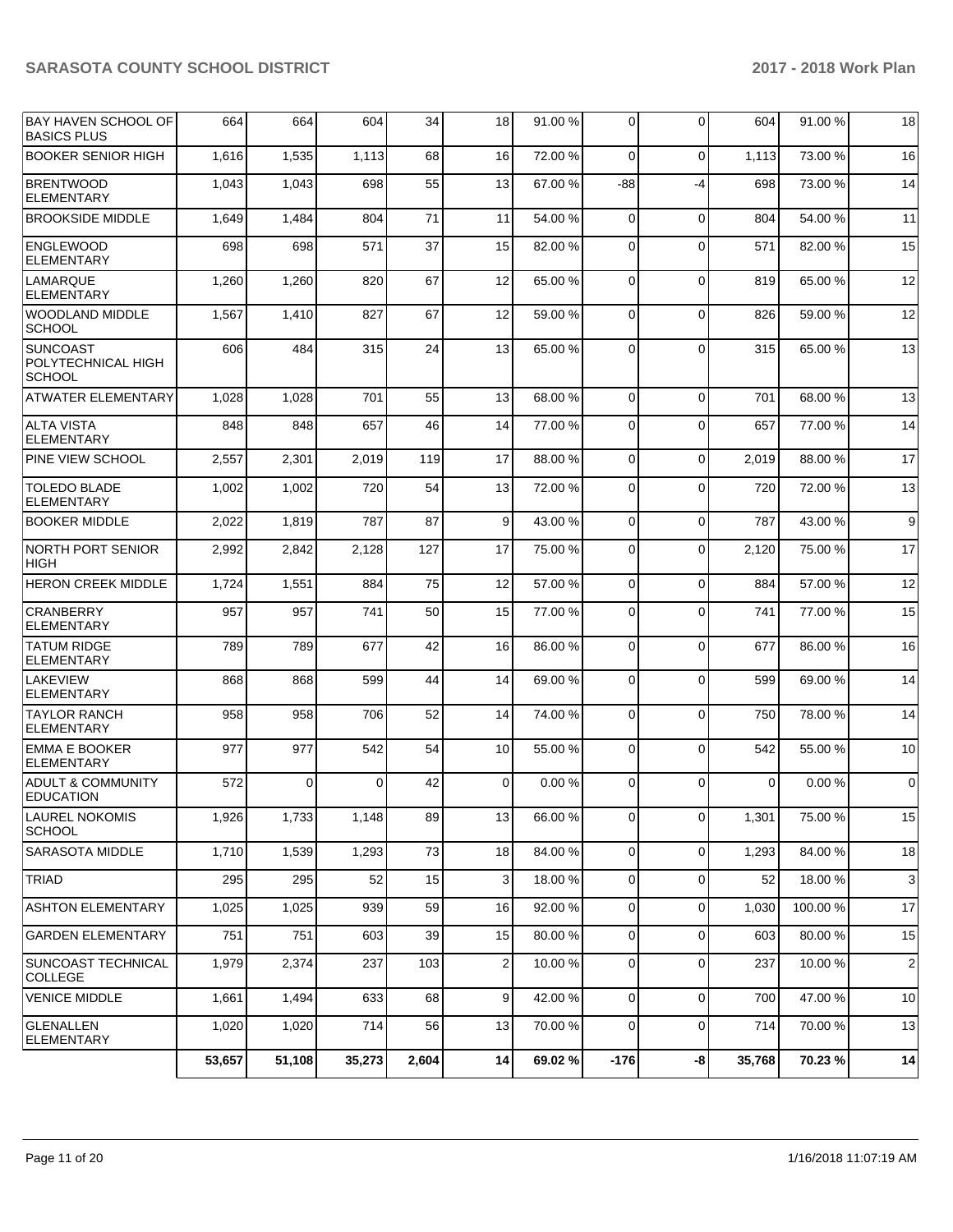The COFTE Projected Total (35,768) for 2021 - 2022 must match the Official Forecasted COFTE Total (35,767 ) for 2021 - 2022 before this section can be completed. In the event that the COFTE Projected Total does not match the Official forecasted COFTE, then the Balanced Projected COFTE Table should be used to balance COFTE.

| Projected COFTE for 2021 - 2022 |        |
|---------------------------------|--------|
| Elementary (PK-3)               | 11,378 |
| Middle (4-8)                    | 13,196 |
| High (9-12)                     | 11,194 |
|                                 | 35,767 |

| <b>Grade Level Type</b> | <b>Balanced Projected</b><br>COFTE for 2021 - 2022 |
|-------------------------|----------------------------------------------------|
| Elementary (PK-3)       |                                                    |
| Middle (4-8)            |                                                    |
| High (9-12)             |                                                    |
|                         | 35,768                                             |

### **Relocatable Replacement**

Number of relocatable classrooms clearly identified and scheduled for replacement in the school board adopted financially feasible 5-year district work program.

| Location                               | 2018<br>2017 | $2018 - 2019$ | $2019 - 2020$ | 2020 - 2021 | 2022<br>2021 | Year 5 Total |
|----------------------------------------|--------------|---------------|---------------|-------------|--------------|--------------|
| <b>Total Relocatable Replacements:</b> | 0            |               |               |             |              |              |

### **Charter Schools Tracking**

Information regarding the use of charter schools.

| Location-Type                             | # Relocatable<br>units or<br>permanent<br>classrooms | Owner          | <b>Year Started or</b><br>Scheduled | <b>Student</b><br><b>Stations</b> | <b>Students</b><br>Enrolled | Years in<br>Contract | <b>Total Charter</b><br><b>Students</b><br>projected for<br>2021 - 2022 |
|-------------------------------------------|------------------------------------------------------|----------------|-------------------------------------|-----------------------------------|-----------------------------|----------------------|-------------------------------------------------------------------------|
| Island Village Montessori                 |                                                      | 33 COMBINATION | 2001                                | 700                               | 750                         | 20                   | 697                                                                     |
| Sarasota Military Academy                 |                                                      | 49 COMBINATION | 2002                                | 1,350                             | 940                         | 10                   | 930                                                                     |
| Sarasota School of Arts &<br>Sciences     |                                                      | 41 COMBINATION | 1997                                | 936                               | 751                         | 15                   | 751                                                                     |
| Sarasota Suncoast Academy                 |                                                      | 32 COMBINATION | 2004                                | 536                               | 507                         | 15                   | 503                                                                     |
| Student Leadership Academy                |                                                      | 21 COMBINATION | 2004                                | 330                               | 286                         | 15                   | 311                                                                     |
| Suncoast School of Innovative<br>Studies  |                                                      | 20 COMBINATION | 1998                                | 532                               | 408                         | 5                    | 429                                                                     |
| Imagine School at North Port              |                                                      | 62 COMBINATION | 2008                                | 1,270                             | 1,186                       | 5                    | 1,201                                                                   |
| Imagine School at Palmer Ranch            |                                                      | 45 COMBINATION | 2009                                | 910                               | 451                         | 15                   | 543                                                                     |
| Strength and Knowledge at the Y           |                                                      | 15 COMBINATION | 2011                                | 350                               | 256                         | 5                    | 272                                                                     |
| Sarasota Academy of the Arts              |                                                      | 16 COMBINATION | 2013                                | 230                               | 225                         | 5                    | 222                                                                     |
| Sarasota Military Academy Prep<br>Academy |                                                      | 25 COMBINATION | 2014                                | 953                               | 575                         | 5                    | 525                                                                     |
| SKY Academy of Englewood                  |                                                      | 25 COMBINATION | 2015                                | 300                               | 183                         | 5                    | 375                                                                     |
|                                           | 384                                                  |                |                                     | 8,397                             | 6,518                       |                      | 6,759                                                                   |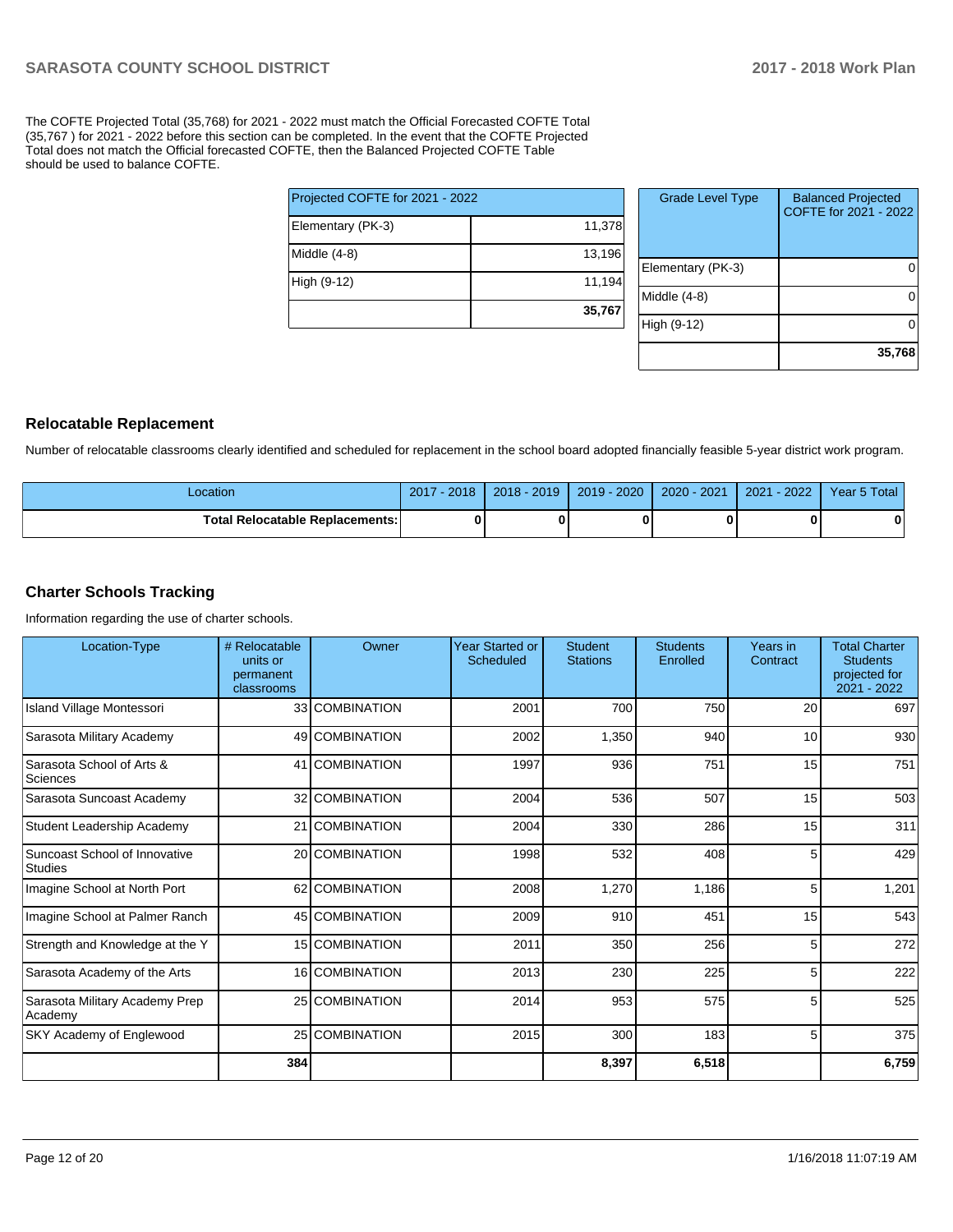## **Special Purpose Classrooms Tracking**

The number of classrooms that will be used for certain special purposes in the current year, by facility and type of classroom, that the district will, 1), not use for educational purposes, and 2), the co-teaching classrooms that are not open plan classrooms and will be used for educational purposes.

| School                                         | School Type | # of Elementary<br><b>K-3 Classrooms</b> | $\#$ of Middle 4-8<br><b>Classrooms</b> | # of High $9-12$<br><b>Classrooms</b> | # of $ESE$<br><b>Classrooms</b> | # of Combo<br><b>Classrooms</b> | Total<br><b>Classrooms</b> |
|------------------------------------------------|-------------|------------------------------------------|-----------------------------------------|---------------------------------------|---------------------------------|---------------------------------|----------------------------|
| <b>PHILLIPPI SHORES ELEMENTARY Educational</b> |             |                                          |                                         |                                       |                                 |                                 |                            |
| <b>ASHTON ELEMENTARY</b>                       | Educational |                                          |                                         |                                       |                                 |                                 |                            |
| <b>TOLEDO BLADE ELEMENTARY</b>                 | Educational |                                          |                                         |                                       |                                 |                                 |                            |
| <b>Total Educational Classrooms:</b>           |             |                                          |                                         |                                       |                                 |                                 |                            |

| School                                  | <b>School Type</b>                   | # of Elementary<br>K-3 Classrooms | # of Middle 4-8<br><b>Classrooms</b> | # of High $9-12$<br><b>Classrooms</b> | # of $ESE$<br><b>Classrooms</b> | # of Combo<br><b>Classrooms</b> | Total<br>Classrooms |
|-----------------------------------------|--------------------------------------|-----------------------------------|--------------------------------------|---------------------------------------|---------------------------------|---------------------------------|---------------------|
| PHILLIPPI SHORES ELEMENTARY Co-Teaching |                                      |                                   |                                      |                                       |                                 |                                 |                     |
| <b>SOUTHSIDE ELEMENTARY</b>             | Co-Teaching                          |                                   |                                      |                                       |                                 |                                 | 6                   |
| <b>ASHTON ELEMENTARY</b>                | Co-Teaching                          |                                   |                                      |                                       |                                 |                                 |                     |
| <b>TOLEDO BLADE ELEMENTARY</b>          | Co-Teaching                          |                                   |                                      |                                       |                                 |                                 |                     |
|                                         | <b>Total Co-Teaching Classrooms:</b> |                                   |                                      |                                       |                                 | 12                              | $12 \,$             |

#### **Infrastructure Tracking**

**Necessary offsite infrastructure requirements resulting from expansions or new schools. This section should include infrastructure information related to capacity project schedules and other project schedules (Section 4).** 

None

**Proposed location of planned facilities, whether those locations are consistent with the comprehensive plans of all affected local governments, and recommendations for infrastructure and other improvements to land adjacent to existing facilities. Provisions of 1013.33(12), (13) and (14) and 1013.36 must be addressed for new facilities planned within the 1st three years of the plan (Section 5).** 

Not Specified

**Consistent with Comp Plan?** No

### **Net New Classrooms**

The number of classrooms, by grade level and type of construction, that were added during the last fiscal year.

| List the net new classrooms added in the 2016 - 2017 fiscal year.                                                                                       |                              |                                   |                                |                        | List the net new classrooms to be added in the 2017 - 2018 fiscal<br>year. |                                                                        |                                |                        |
|---------------------------------------------------------------------------------------------------------------------------------------------------------|------------------------------|-----------------------------------|--------------------------------|------------------------|----------------------------------------------------------------------------|------------------------------------------------------------------------|--------------------------------|------------------------|
| "Classrooms" is defined as capacity carrying classrooms that are added to increase<br>capacity to enable the district to meet the Class Size Amendment. |                              |                                   |                                |                        |                                                                            | Totals for fiscal year 2017 - 2018 should match totals in Section 15A. |                                |                        |
| Location                                                                                                                                                | $2016 - 2017$ #<br>Permanent | $2016 - 2017$ #<br><b>Modular</b> | $2016 - 2017$ #<br>Relocatable | $2016 - 2017$<br>Total | $2017 - 2018$ #<br>Permanent                                               | $2017 - 2018$ #<br>Modular                                             | $2017 - 2018$ #<br>Relocatable | $2017 - 2018$<br>Total |
| Elementary (PK-3)                                                                                                                                       |                              |                                   |                                |                        |                                                                            |                                                                        |                                | ΩI                     |
| Middle (4-8)                                                                                                                                            |                              |                                   |                                |                        |                                                                            |                                                                        |                                | ΟI                     |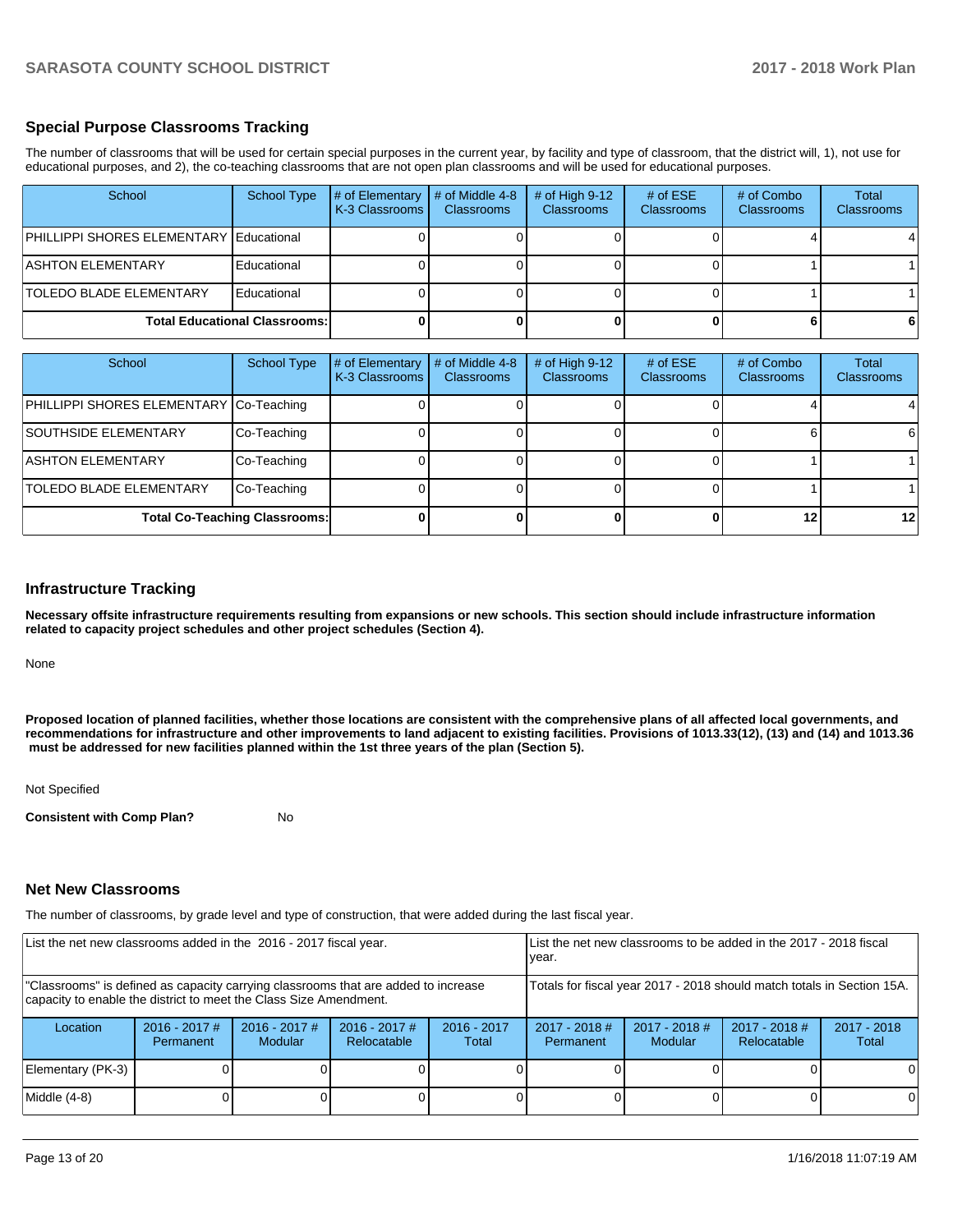| High (9-12) |  |  |  |  |
|-------------|--|--|--|--|
|             |  |  |  |  |

## **Relocatable Student Stations**

Number of students that will be educated in relocatable units, by school, in the current year, and the projected number of students for each of the years in the workplan.

| <b>Site</b>                            | 2017 - 2018 | 2018 - 2019 | 2019 - 2020 | 2020 - 2021 | 2021 - 2022    | 5 Year Average  |
|----------------------------------------|-------------|-------------|-------------|-------------|----------------|-----------------|
| <b>VENICE ELEMENTARY</b>               | 18          | 0           | 0           | 0           | 0              | $\vert 4 \vert$ |
| <b>VENICE SENIOR HIGH</b>              | 0           | 0           | $\Omega$    | 0           | 0              | $\overline{0}$  |
| <b>GOCIO ELEMENTARY</b>                | 347         | 250         | 250         | 200         | 200            | 249             |
| <b>GULF GATE ELEMENTARY</b>            | 0           | 0           | $\Omega$    | 0           | 0              | $\overline{0}$  |
| WOODLAND MIDDLE SCHOOL                 | 0           | 0           | $\Omega$    | 0           | 0              | $\overline{0}$  |
| SUNCOAST POLYTECHNICAL HIGH SCHOOL     | 0           | 0           | 0           | 0           | 0              | $\overline{0}$  |
| <b>ATWATER ELEMENTARY</b>              | 0           | 0           | 0           | 0           | 0              | $\overline{0}$  |
| <b>ADULT &amp; COMMUNITY EDUCATION</b> | 0           | 0           | 0           | 0           | 0              | $\overline{0}$  |
| <b>BROOKSIDE MIDDLE</b>                | 0           | 0           | $\Omega$    | 0           | 0              | $\overline{0}$  |
| <b>ENGLEWOOD ELEMENTARY</b>            | 54          | 54          | 54          | 54          | 54             | 54              |
| <b>FRUITVILLE ELEMENTARY</b>           | 0           | 0           | 0           | 0           | 0              | $\overline{0}$  |
| MCINTOSH MIDDLE                        | 66          | 0           | 0           | 0           | 0              | 13              |
| PHILLIPPI SHORES ELEMENTARY            | 0           | 0           | 0           | 0           | 0              | $\overline{0}$  |
| <b>RIVERVIEW SENIOR HIGH</b>           | 0           | 0           | 0           | 0           | 0              | $\overline{0}$  |
| <b>BOOKER MIDDLE</b>                   | 0           | 0           | $\Omega$    | 0           | 0              | $\overline{0}$  |
| NORTH PORT SENIOR HIGH                 | 50          | 50          | 50          | 50          | 50             | 50              |
| LAUREL NOKOMIS SCHOOL                  | 303         | 303         | 303         | 303         | 303            | 303             |
| <b>SARASOTA MIDDLE</b>                 | 147         | 147         | 147         | 147         | 147            | 147             |
| TOLEDO BLADE ELEMENTARY                | 149         | 149         | 149         | 149         | 149            | 149             |
| SARASOTA SENIOR HIGH                   | 100         | 100         | 100         | 100         | 100            | 100             |
| <b>BAY HAVEN SCHOOL OF BASICS PLUS</b> | 0           | 0           | $\mathbf 0$ | 0           | 0              | $\overline{0}$  |
| <b>BOOKER SENIOR HIGH</b>              | 0           | 0           | $\Omega$    | 0           | 0              | $\overline{0}$  |
| <b>BRENTWOOD ELEMENTARY</b>            | 0           | 0           | $\Omega$    | 0           | 0              | $\overline{0}$  |
| <b>EMMA E BOOKER ELEMENTARY</b>        | 231         | 231         | 150         | 125         | 100            | 167             |
| CRANBERRY ELEMENTARY                   | 196         | 196         | 196         | 196         | 196            | 196             |
| TATUM RIDGE ELEMENTARY                 | 28          | 28          | 28          | 28          | 28             | 28              |
| LAMARQUE ELEMENTARY                    | 191         | 100         | 100         | 100         | 100            | 118             |
| ALTA VISTA ELEMENTARY                  | 0           | 0           | $\mathbf 0$ | 0           | $\overline{0}$ | $\pmb{0}$       |
| PINE VIEW SCHOOL                       | 889         | 889         | 889         | 889         | 889            | 889             |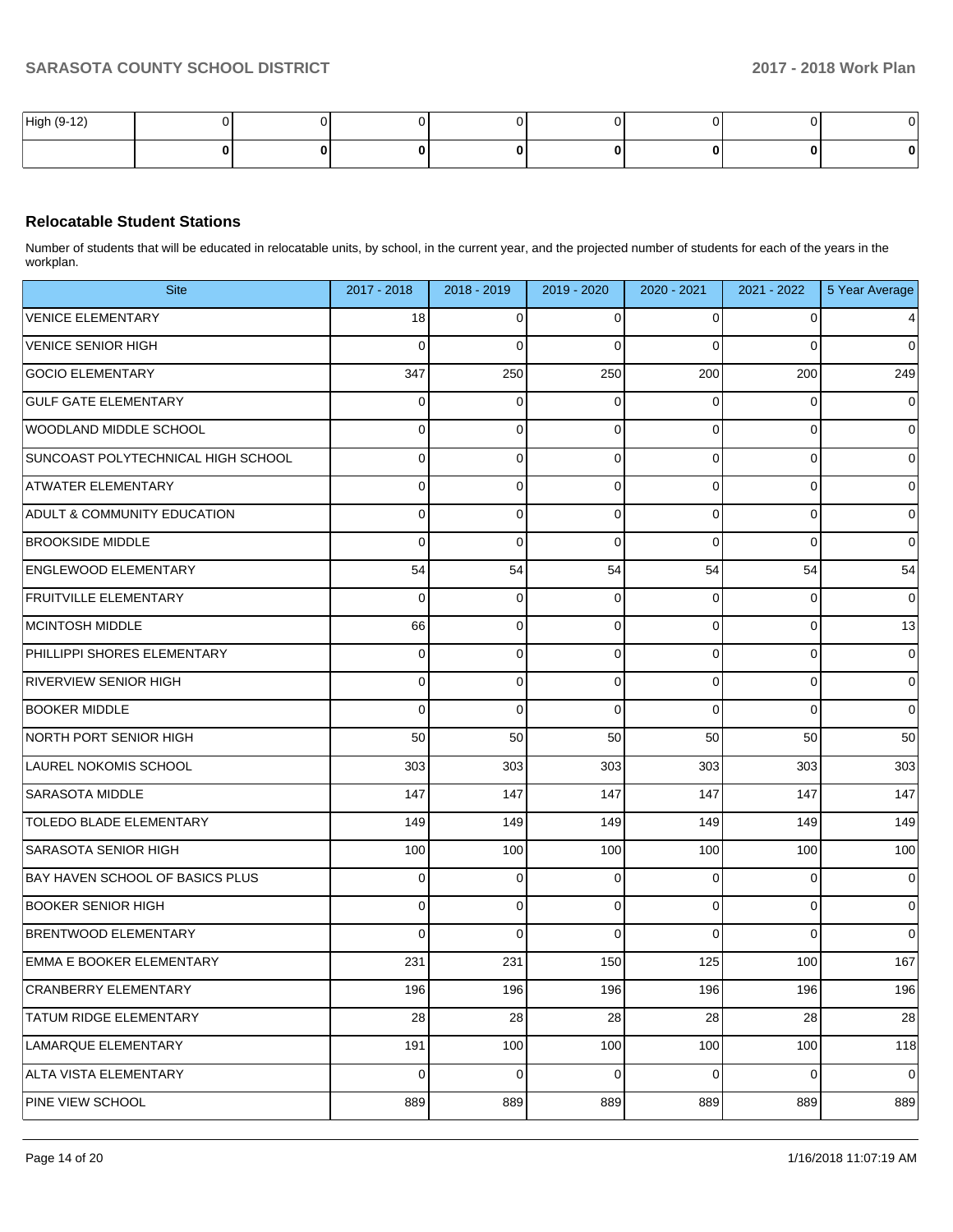| VENICE MIDDLE                              | 418      | 418 | 150             | 150      | 150      | 257            |
|--------------------------------------------|----------|-----|-----------------|----------|----------|----------------|
| <b>GLENALLEN ELEMENTARY</b>                | 90       | 90  | 30 <sup>°</sup> | 30       | 30       | 54             |
| LAKEVIEW ELEMENTARY                        | 274      | 274 | 274             | 274      | 274      | 274            |
| <b>TAYLOR RANCH ELEMENTARY</b>             | 177      | 177 | 277             | 277      | 277      | 237            |
| <b>HERON CREEK MIDDLE</b>                  | 22       |     | 0               | $\Omega$ | 0        | $\overline{4}$ |
| <b>WILKINSON ELEMENTARY</b>                | $\Omega$ |     | $\Omega$        | $\Omega$ | $\Omega$ | $\Omega$       |
| IOAK PARK SCHOOL                           | 110      | 60  | 40              | 40       | 40       | 58             |
| <b>TRIAD</b>                               | 94       |     | $\Omega$        | $\Omega$ | 0        | 19             |
| <b>ASHTON ELEMENTARY</b>                   | 291      | 380 | 380             | 480      | 480      | 402            |
| <b>GARDEN ELEMENTARY</b>                   | 269      | 269 | 269             | 269      | 269      | 269            |
| SUNCOAST TECHNICAL COLLEGE                 | 90       | 90  | 90              | 90       | 90       | 90             |
| <b>SOUTHSIDE ELEMENTARY</b>                | 47       | 47  | $\Omega$        | $\Omega$ | $\Omega$ | 19             |
| <b>TUTTLE ELEMENTARY</b>                   | 118      | 118 | 118             | 118      | 118      | 118            |
| Totals for SARASOTA COUNTY SCHOOL DISTRICT |          |     |                 |          |          |                |

| <b>Totals for SARASOTA COUNTY SCHOOL DISTRICT</b> |        |        |        |        |        |        |
|---------------------------------------------------|--------|--------|--------|--------|--------|--------|
| Total students in relocatables by year.           | 4.769  | 4.420  | 4.044  | 4.069  | 4,044  | 4,269  |
| Total number of COFTE students projected by year. | 35,292 | 35,381 | 35.419 | 35.641 | 35.767 | 35,500 |
| Percent in relocatables by year.                  | 14 %   | 12%    | $11\%$ | 11 %   | 11%    | 12 %   |

## **Leased Facilities Tracking**

Exising leased facilities and plans for the acquisition of leased facilities, including the number of classrooms and student stations, as reported in the educational plant survey, that are planned in that location at the end of the five year workplan.

| Location                           | # of Leased<br>Classrooms 2017 -<br>2018 | <b>FISH Student</b><br><b>Stations</b> | Owner | # of Leased<br>Classrooms 2021 -<br>2022 | <b>FISH Student</b><br><b>Stations</b> |
|------------------------------------|------------------------------------------|----------------------------------------|-------|------------------------------------------|----------------------------------------|
| <b>TATUM RIDGE ELEMENTARY</b>      | U                                        |                                        |       |                                          |                                        |
| LAMARQUE ELEMENTARY                | $\Omega$                                 | ი                                      |       |                                          |                                        |
| WOODLAND MIDDLE SCHOOL             | 0                                        |                                        |       | $\Omega$                                 |                                        |
| SUNCOAST POLYTECHNICAL HIGH SCHOOL | 0                                        |                                        |       | ∩                                        | <sup>0</sup>                           |
| ATWATER ELEMENTARY                 | 0                                        | o                                      |       | $\Omega$                                 |                                        |
| BOOKER SENIOR HIGH                 | $\overline{0}$                           |                                        |       | $\Omega$                                 |                                        |
| RIVERVIEW SENIOR HIGH              | $\Omega$                                 |                                        |       | ∩                                        | $\Omega$                               |
| <b>SOUTHSIDE ELEMENTARY</b>        | $\Omega$                                 | 0                                      |       | $\Omega$                                 |                                        |
| <b>GOCIO ELEMENTARY</b>            | $\Omega$                                 |                                        |       | $\Omega$                                 |                                        |
| OAK PARK SCHOOL                    | $\Omega$                                 |                                        |       | ∩                                        | <sup>0</sup>                           |
| LAUREL NOKOMIS SCHOOL              | $\Omega$                                 | 0                                      |       | $\Omega$                                 | U                                      |
| SARASOTA MIDDLE                    | $\Omega$                                 |                                        |       | $\Omega$                                 |                                        |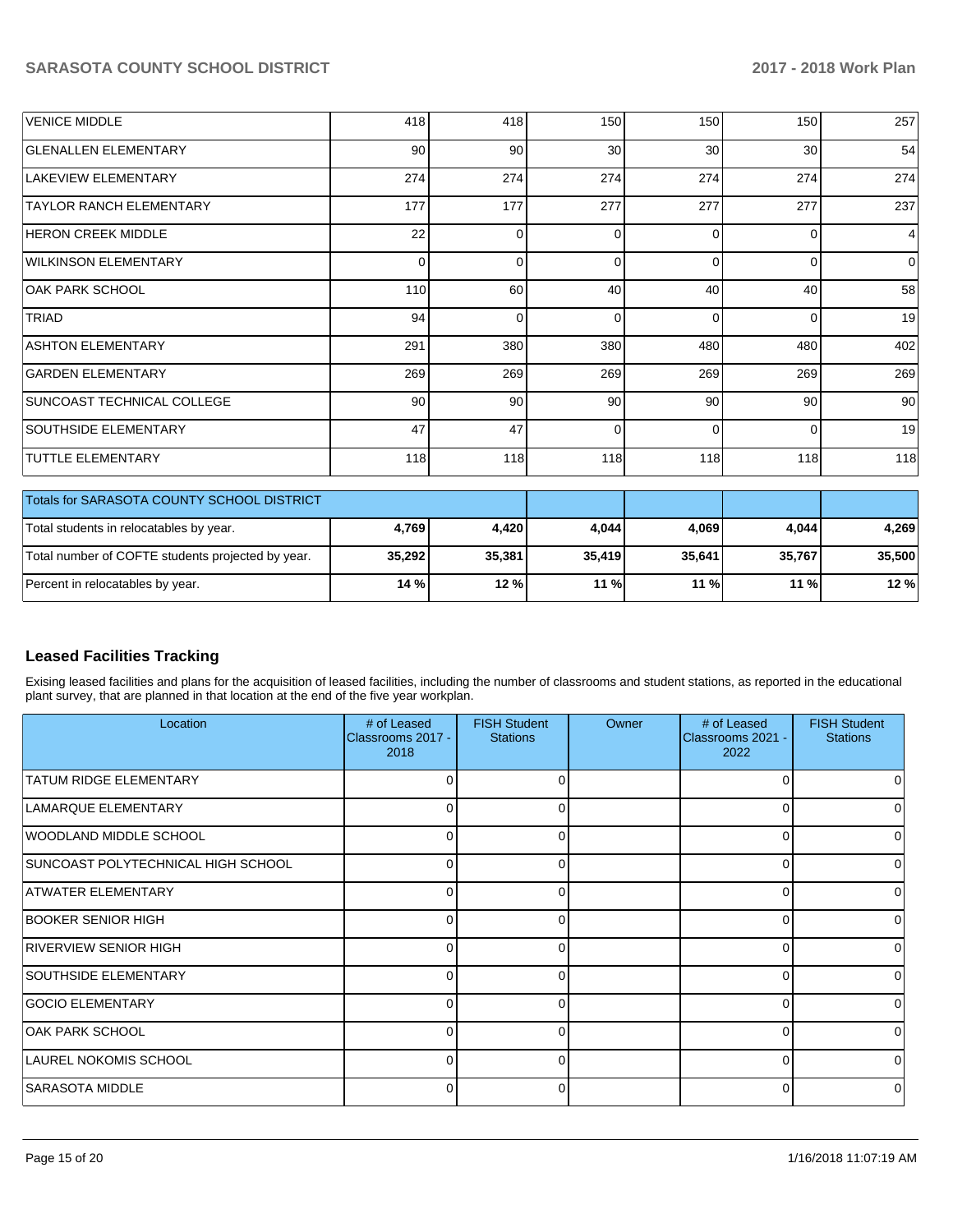| <b>ADULT &amp; COMMUNITY EDUCATION</b> | 0           | $\overline{0}$ |                  | $\overline{0}$          | 0           |
|----------------------------------------|-------------|----------------|------------------|-------------------------|-------------|
| ALTA VISTA ELEMENTARY                  | 0           | 0              |                  | 0                       | 0           |
| PINE VIEW SCHOOL                       | 0           |                | 0 Mobile Modular | $\overline{7}$          | 123         |
| <b>SARASOTA SENIOR HIGH</b>            | 0           | 0              |                  | $\mathbf 0$             | 0           |
| BAY HAVEN SCHOOL OF BASICS PLUS        | 0           | 0              |                  | 0                       | 0           |
| <b>BRENTWOOD ELEMENTARY</b>            | 0           | 0              |                  | 0                       | 0           |
| <b>BROOKSIDE MIDDLE</b>                | 0           | 0              |                  | 0                       | 0           |
| ENGLEWOOD ELEMENTARY                   | 0           | 0              |                  | 0                       | 0           |
| <b>FRUITVILLE ELEMENTARY</b>           | 0           | 0              |                  | 0                       | 0           |
| MCINTOSH MIDDLE                        | 0           | 0              |                  | 0                       | 0           |
| PHILLIPPI SHORES ELEMENTARY            | 0           | 0              |                  | 0                       | 0           |
| <b>TUTTLE ELEMENTARY</b>               | 0           | 0              |                  | 0                       | 0           |
| <b>VENICE ELEMENTARY</b>               | 0           | 0              |                  | 0                       | 0           |
| VENICE SENIOR HIGH                     | 0           | 0              |                  | 0                       | 0           |
| <b>GULF GATE ELEMENTARY</b>            | 0           | 0              |                  | 0                       | 0           |
| <b>WILKINSON ELEMENTARY</b>            | 0           | 0              |                  | 0                       | 0           |
| TRIAD                                  | 0           | 0              |                  | 0                       | 0           |
| <b>ASHTON ELEMENTARY</b>               | 0           | 0              |                  | 0                       | 0           |
| <b>GARDEN ELEMENTARY</b>               | 0           | 0              |                  | $\mathbf 0$             | 0           |
| SUNCOAST TECHNICAL COLLEGE             | 0           | 0              |                  | 0                       | 0           |
| <b>VENICE MIDDLE</b>                   | 0           | 0              |                  | 0                       | 0           |
| <b>GLENALLEN ELEMENTARY</b>            | 0           | 0              |                  | 0                       | 0           |
| LAKEVIEW ELEMENTARY                    | 0           | 0              |                  | 0                       | 0           |
| <b>TAYLOR RANCH ELEMENTARY</b>         | 0           | 0              |                  | 0                       | 0           |
| <b>EMMA E BOOKER ELEMENTARY</b>        |             | 0              |                  | 0                       |             |
| TOLEDO BLADE ELEMENTARY                | $\mathbf 0$ | $\mathbf 0$    |                  | $\overline{0}$          | 0           |
| <b>BOOKER MIDDLE</b>                   | 0           | 0              |                  | 0                       | 0           |
| NORTH PORT SENIOR HIGH                 | 0           | 0              |                  | 0                       | 0           |
| <b>HERON CREEK MIDDLE</b>              | 0           | 0              |                  | 0                       | 0           |
| CRANBERRY ELEMENTARY                   | 0           | 0              |                  | 0                       | $\mathbf 0$ |
|                                        | 0           | 0              |                  | $\overline{\mathbf{r}}$ | $123$       |

## **Failed Standard Relocatable Tracking**

Relocatable units currently reported by school, from FISH, and the number of relocatable units identified as 'Failed Standards'.

Nothing reported for this section.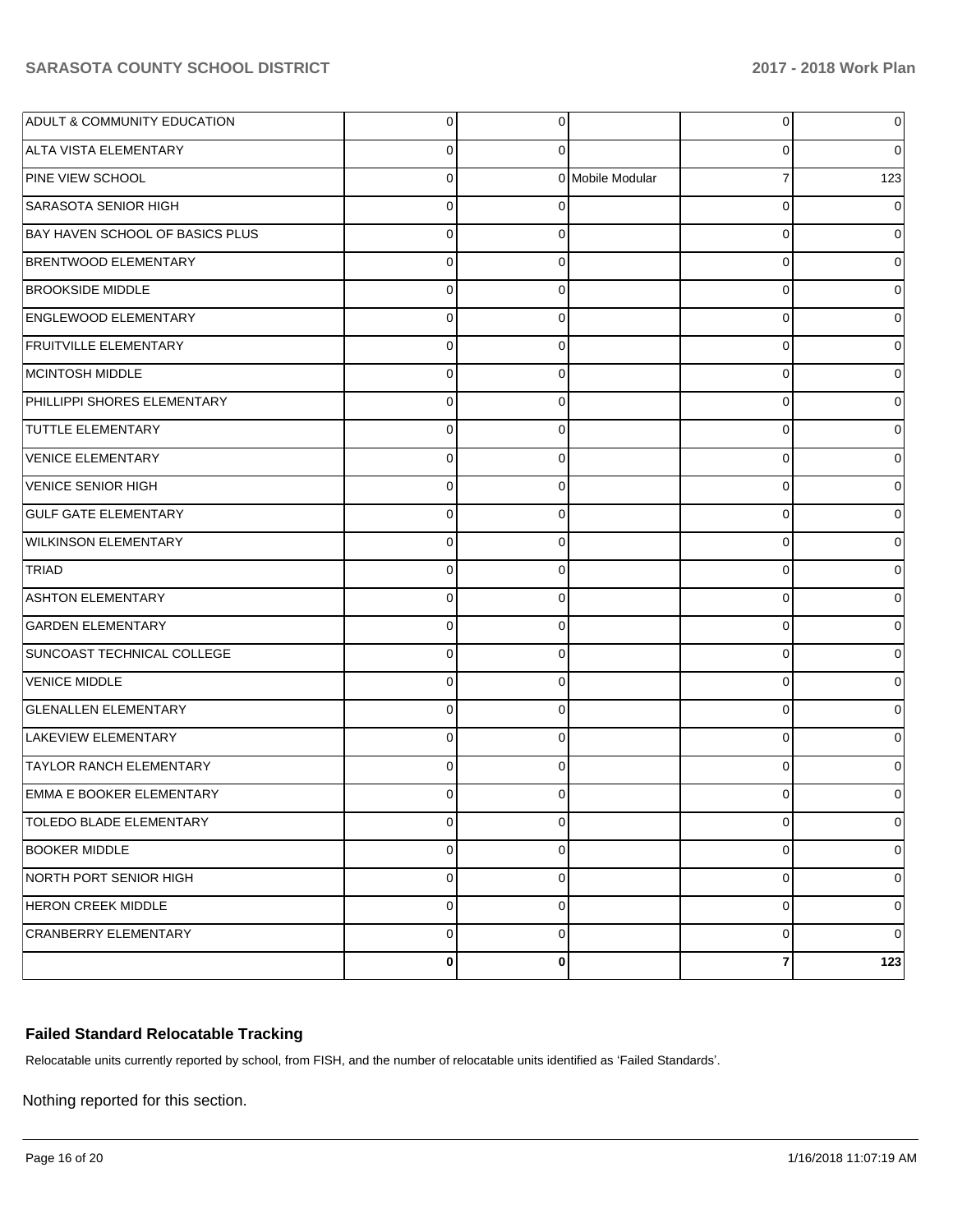## **Planning**

#### **Class Size Reduction Planning**

**Plans approved by the school board that reduce the need for permanent student stations such as acceptable school capacity levels, redistricting, busing, year-round schools, charter schools, magnet schools, public-private partnerships, multitrack scheduling, grade level organization, block scheduling, or other alternatives.**

Sarasota County Public Schools are using these strategies: (a) considering any charter school applications for the 2017-18 SY; (b) conducting the yearly underand over-enrollment analyses to determine if improved school programs, school renovations, redistricting, or other measures are needed to better utilize space; (c) grade level organization and co-teaching models; (c) implementing the Archibus software system to better track classroom utilization; and (d) continuing our own district Virtual School.

#### **School Closure Planning**

**Plans for the closure of any school, including plans for disposition of the facility or usage of facility space, and anticipated revenues.** 

The district has no plans to close any schools over the next five years.

# **Long Range Planning**

### **Ten-Year Maintenance**

District projects and locations regarding the projected need for major renovation, repair, and maintenance projects within the district in years 6-10 beyond the projects plans detailed in the five years covered by the work plan.

| Project             | 2021 - 2022 / 2026 - 2027<br><b>Projected Cost</b> |
|---------------------|----------------------------------------------------|
| Routine Maintenance | \$82,173,329                                       |
|                     | \$82,173,329                                       |

### **Ten-Year Capacity**

Schedule of capital outlay projects projected to ensure the availability of satisfactory student stations for the projected student enrollment in K-12 programs for the future 5 years beyond the 5-year district facilities work program.

| Project    | Location, Community, Quadrant or other<br>general location | 2021 - 2022 / 2026 - 2027<br><b>Projected Cost</b> |
|------------|------------------------------------------------------------|----------------------------------------------------|
| Elementary | North Port                                                 | \$28,000,000                                       |
| Elementary | Venice                                                     | \$30,000,000                                       |
| Elementary | <b>Central County</b>                                      | \$34,000,000                                       |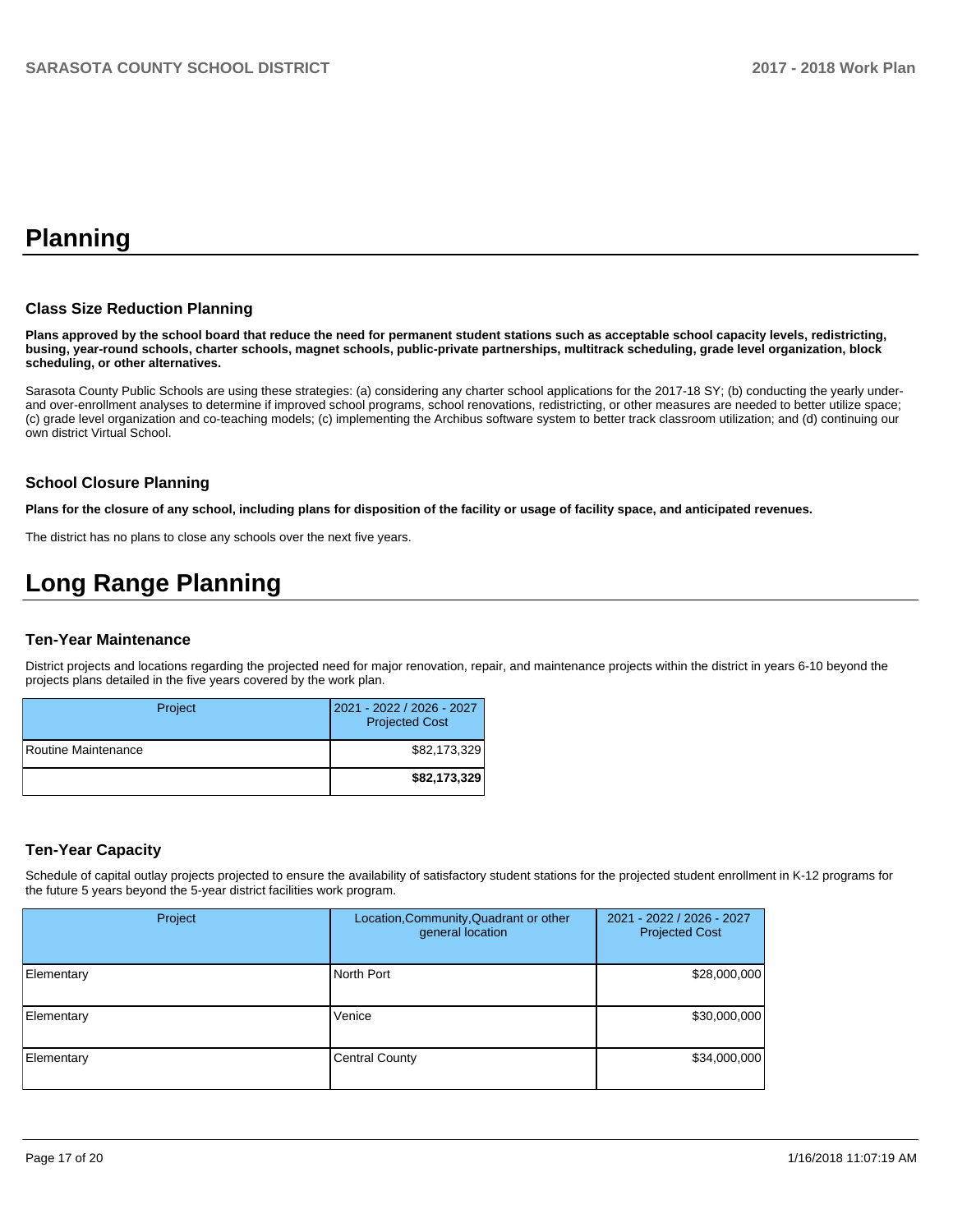| High School   | <b>Central County</b> | \$111,000,000 |
|---------------|-----------------------|---------------|
| Elementary    | <b>North County</b>   | \$37,000,000  |
| Middle School | <b>Central County</b> | \$62,000,000  |
|               |                       | \$302,000,000 |

### **Ten-Year Planned Utilization**

Schedule of planned capital outlay projects identifying the standard grade groupings, capacities, and planned utilization rates of future educational facilities of the district for both permanent and relocatable facilities.

| <b>Grade Level Projections</b>  | <b>FISH</b><br><b>Student</b><br><b>Stations</b> | Actual 2016 -<br><b>2017 FISH</b><br>Capacity | Actual<br>$2016 -$<br>2017<br><b>COFTE</b> | Actual 2016 - 2017<br><b>Utilization</b> | Actual 2017 - 2018 / 2026 - 2027 new<br>Student Capacity to be added/removed | Projected 2026<br><b>2027 COFTE</b> | Projected 2026 -<br>2027 Utilization |
|---------------------------------|--------------------------------------------------|-----------------------------------------------|--------------------------------------------|------------------------------------------|------------------------------------------------------------------------------|-------------------------------------|--------------------------------------|
| Elementary - District<br>Totals | 20.858                                           | 20,858                                        | 15,802.93                                  | 75.76 %                                  | 3.880                                                                        | 21,000                              | 84.89%                               |
| Middle - District Totals        | 16,255                                           | 14,626                                        | 9.088.17                                   | 62.14 %                                  | 1.000                                                                        | 9.800                               | 62.72 %                              |
| High - District Totals          | 12.982                                           | 12,239                                        | 9.787.87                                   | 79.97 %                                  | 2.000                                                                        | 10.000                              | 70.23 %                              |
| Other - ESE, etc                | 3.562                                            | 3.385                                         | 593.63                                     | 17.55 %                                  |                                                                              | 1.131                               | 33.41 %                              |
|                                 | 53,657                                           | 51,108                                        | 35,272.60                                  | 69.02 %                                  | 6,880                                                                        | 41,931                              | 72.31 %                              |

**Combination schools are included with the middle schools for student stations, capacity, COFTE and utilization purposes because these facilities all have a 90% utilization factor. Use this space to explain or define the grade groupings for combination schools.** 

No comments to report.

#### **Ten-Year Infrastructure Planning**

**Proposed Location of Planned New, Remodeled, or New Additions to Facilities in 06 thru 10 out years (Section 28).**

Due to an increase in development of primarily large scale projects in central and south county area, the District will need to add four elementary schools: one in Venice, one in central county area, one in Lakewood Ranch, and one in North Port. In addition, the District will need one high schools and one middle school in the mid county area.

Plans for closure of any school, including plans for disposition of the facility or usage of facility space, and anticipated revenues in the 06 thru 10 out **years (Section 29).**

Nothing reported for this section.

#### **Twenty-Year Maintenance**

District projects and locations regarding the projected need for major renovation, repair, and maintenance projects within the district in years 11-20 beyond the projects plans detailed in the five years covered by the work plan.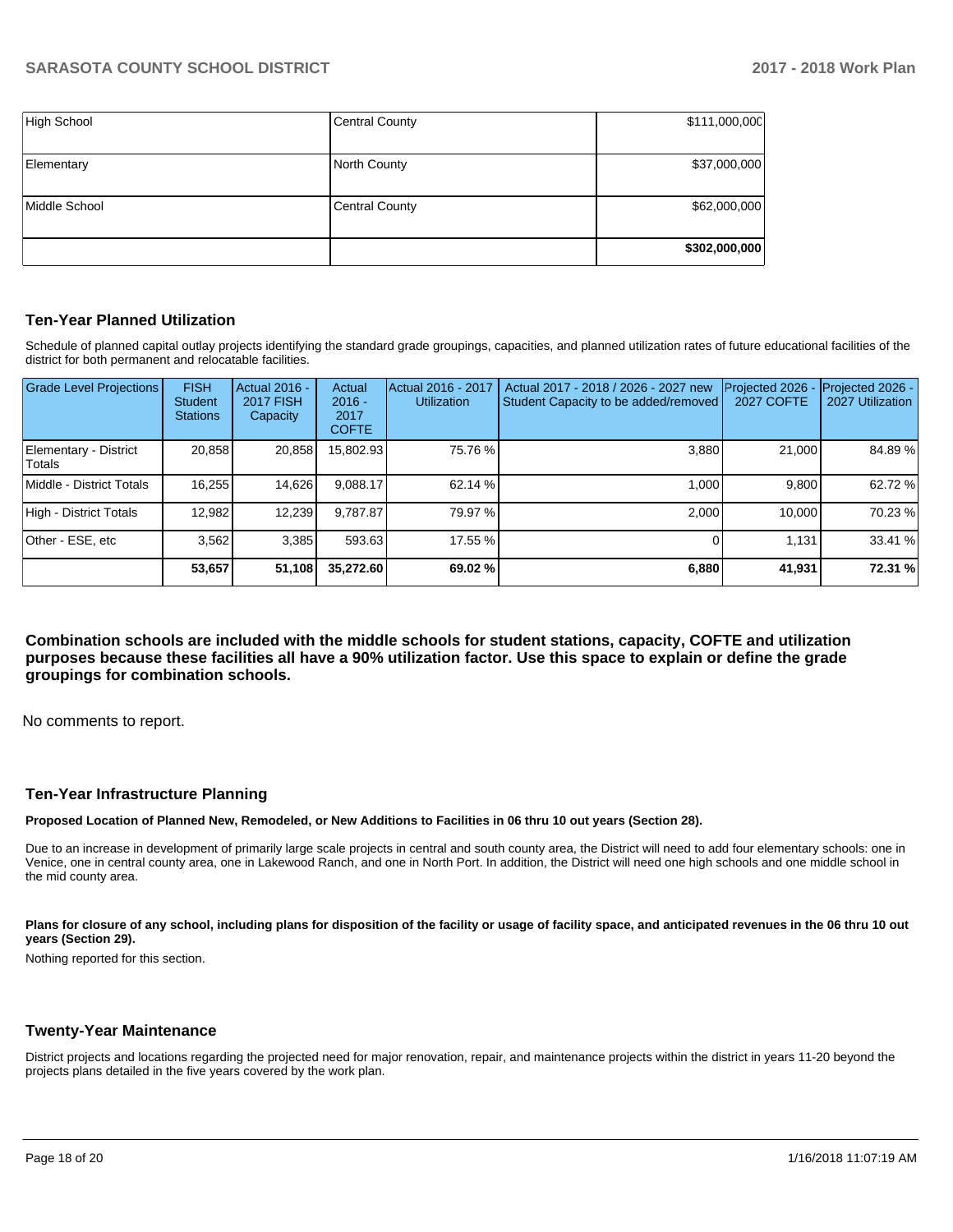| Project             | 2026 - 2027 / 2036 - 2037 Projected Cost |
|---------------------|------------------------------------------|
| Routine Maintenance | \$185,771,943                            |
|                     | \$185,771,943                            |

## **Twenty-Year Capacity**

Schedule of capital outlay projects projected to ensure the availability of satisfactory student stations for the projected student enrollment in K-12 programs for the future 11-20 years beyond the 5-year district facilities work program.

| Project            | Location, Community, Quadrant or other<br>general location | 2026 - 2027 / 2036 - 2037<br><b>Projected Cost</b> |  |
|--------------------|------------------------------------------------------------|----------------------------------------------------|--|
| <b>High School</b> | North Port                                                 | \$121,000,000                                      |  |
| Elementary         | North Port                                                 | \$40,000,000                                       |  |
| Elementary         | North Port                                                 | \$43,000,000                                       |  |
| Elementary         | North Port                                                 | \$46,000,000                                       |  |
| Middle School      | North Port                                                 | \$65,000,000                                       |  |
|                    |                                                            | \$315,000,000                                      |  |

### **Twenty-Year Planned Utilization**

Schedule of planned capital outlay projects identifying the standard grade groupings, capacities, and planned utilization rates of future educational facilities of the district for both permanent and relocatable facilities.

| <b>Grade Level Projections</b>  | <b>FISH</b><br><b>Student</b><br><b>Stations</b> | Actual 2016 -<br><b>2017 FISH</b><br>Capacity | Actual<br>$2016 -$<br>2017<br><b>COFTE</b> | Actual 2016 - 2017<br><b>Utilization</b> | Actual 2017 - 2018 / 2036 - 2037 new<br>Student Capacity to be added/removed | Projected 2036 -<br><b>2037 COFTE</b> | Projected 2036 -<br>2037 Utilization |
|---------------------------------|--------------------------------------------------|-----------------------------------------------|--------------------------------------------|------------------------------------------|------------------------------------------------------------------------------|---------------------------------------|--------------------------------------|
| Other - ESE, etc                | 3.562                                            | 3,385                                         | 593.63                                     | 17.55 %                                  | 2.910                                                                        | 22.500                                | 357.43 %                             |
| Elementary - District<br>Totals | 20.858                                           | 20,858                                        | 15.802.93                                  | 75.76 %                                  | 1.000                                                                        | 1,100                                 | 5.03%                                |
| Middle - District Totals        | 16.255                                           | 14,626                                        | 9.088.17                                   | 62.14 %                                  | 2.000                                                                        | 12.000                                | 72.18 %                              |
| High - District Totals          | 12.982                                           | 12,239                                        | 9.787.87                                   | 79.97 %                                  |                                                                              | 1.389                                 | 11.35 %                              |
|                                 | 53,657                                           | 51,108                                        | 35,272.60                                  | 69.02 %                                  | 5,910                                                                        | 36,989                                | 64.87%                               |

**Combination schools are included with the middle schools for student stations, capacity, COFTE and utilization purposes because these facilities all have a 90% utilization factor. Use this space to explain or define the grade groupings for combination schools.** 

No comments to report.